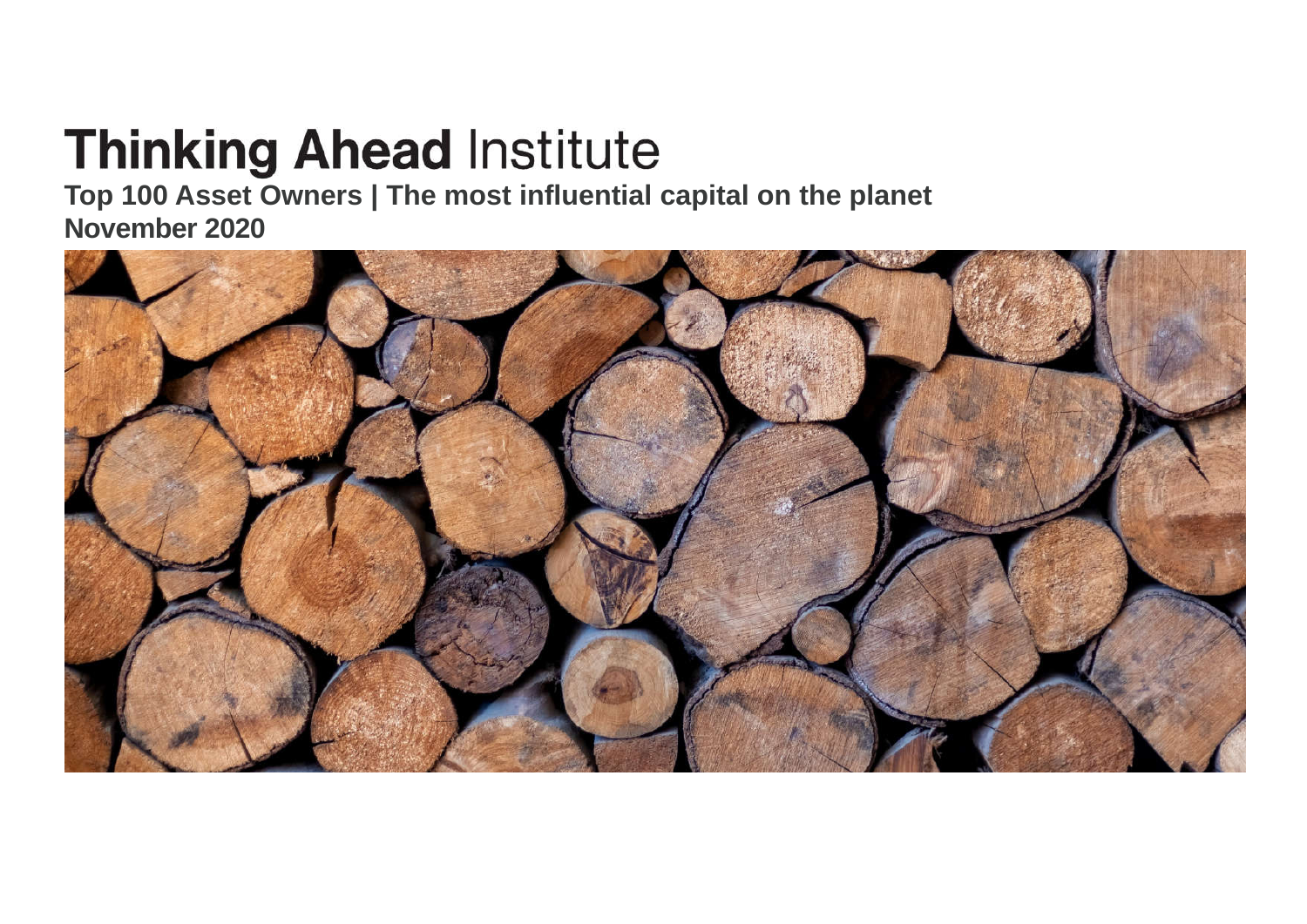| 03                                             |                                      | 04 |                                     |                                             |                                         |
|------------------------------------------------|--------------------------------------|----|-------------------------------------|---------------------------------------------|-----------------------------------------|
| The Thinking Ahead<br>Institute                | Executive<br>summary                 |    |                                     |                                             |                                         |
| 12                                             |                                      | 17 | 20                                  | 23                                          | 26                                      |
| Section 1<br>Total value of assets             | Section 2<br>Pension Funds           |    | Section 3<br>Sovereign Wealth Funds | Section 4<br><b>OCIOs and Master Trusts</b> | Section 5<br>Foundations and Endowments |
| 28                                             |                                      | 30 | 33                                  |                                             |                                         |
| Section 6<br>Insurance companies               | Section 7<br><b>Universal Owners</b> |    | Section 8<br>Full AO 100 Ranking    |                                             |                                         |
| 41<br>Limitations of reliance                  |                                      |    |                                     |                                             |                                         |
|                                                |                                      |    |                                     |                                             |                                         |
| Thinking Ahead Institute. All rights reserved. |                                      |    |                                     |                                             | <b>Thinking Ahead</b>                   |

 $© 2020$ 

d Institute 02 WillisTowersWatson I.PPI.I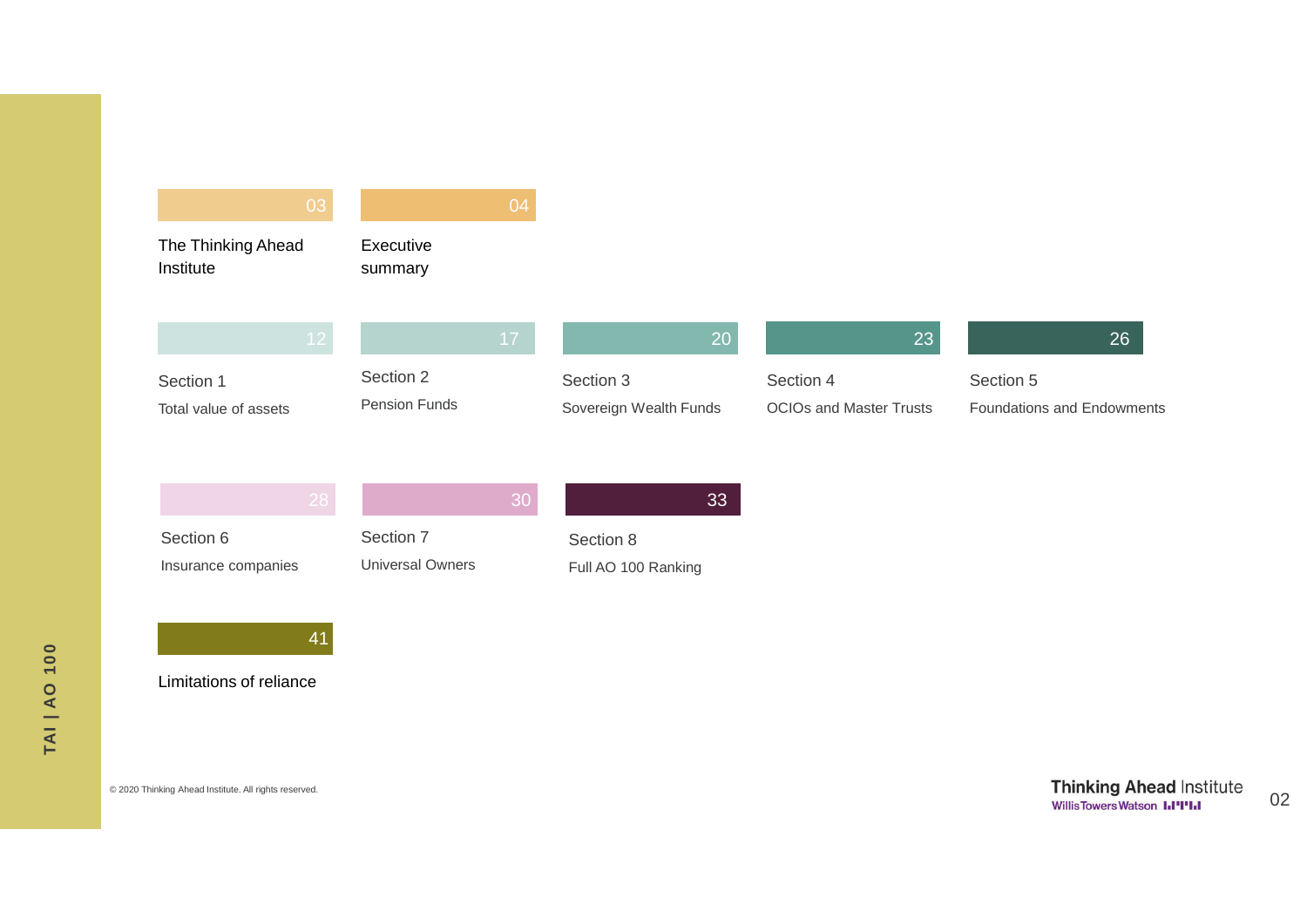# **The Thinking Ahead Institute**

Formed in 2015, the Thinking Ahead Institute is a global not-for-profit research and innovation group whose aim is to mobilise capital for a sustainable future. The Institute's members comprise asset owners, investment managers and other groups that are similarly motivated. It is an outgrowth of Willis Towers Watson Investments' Thinking Ahead Group and more research is available on its website.

#### **The Thinking Ahead Group research team**





**Marisa Hall**  $\qquad \qquad$  **Tim Hodgson Roger Urwin Liang Yin** 





© 2020 Thinking Ahead Institute. All rights reserved. Contract to the contract of the contract of the contract of the contract of the contract of the contract of the contract of the contract of the contract of the contract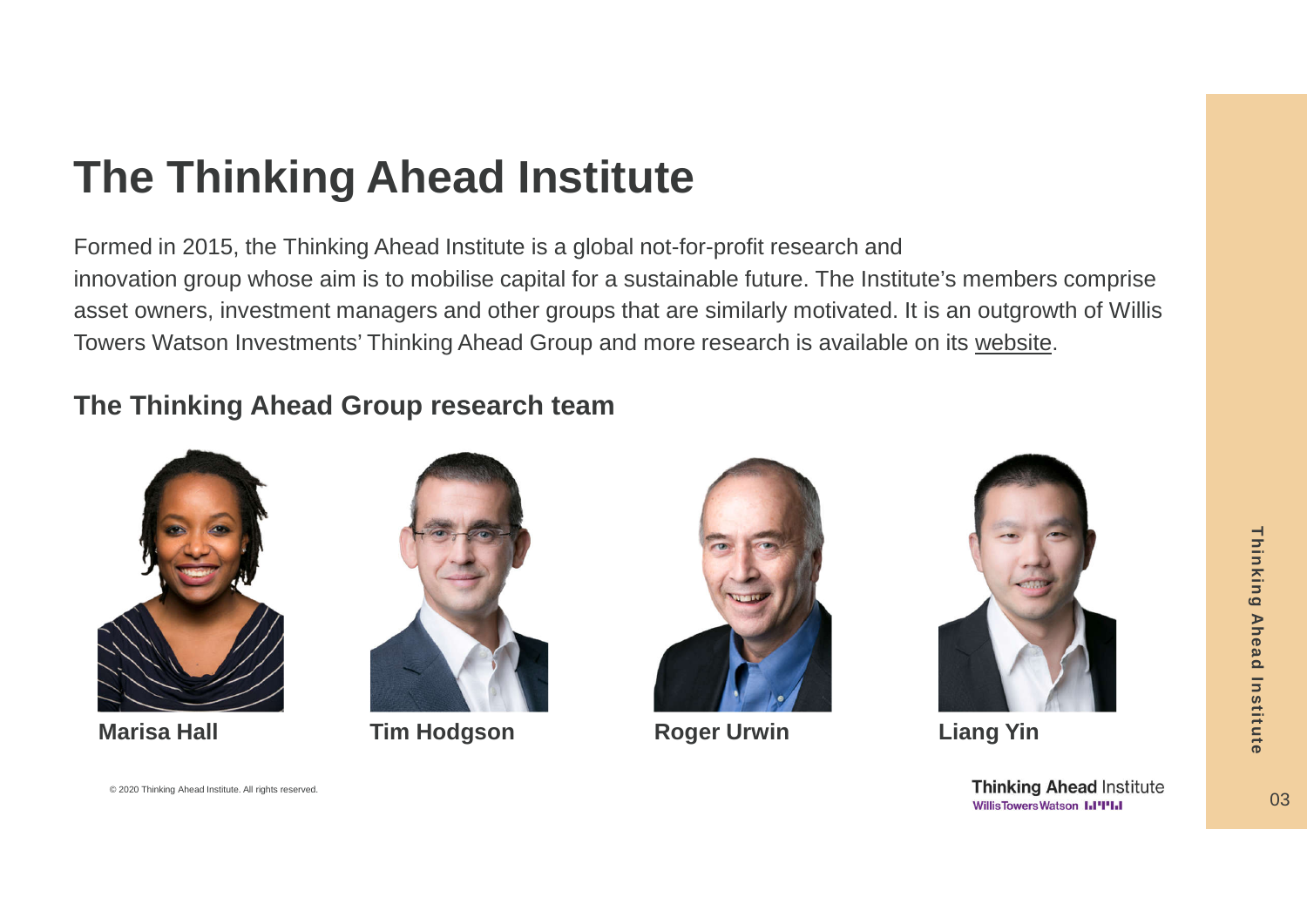# **Executive summary**

Overview and key findings

© 2020 Thinking Ahead Institute. All rights reserved.  $04$ 

 $\mathbf{\lambda}$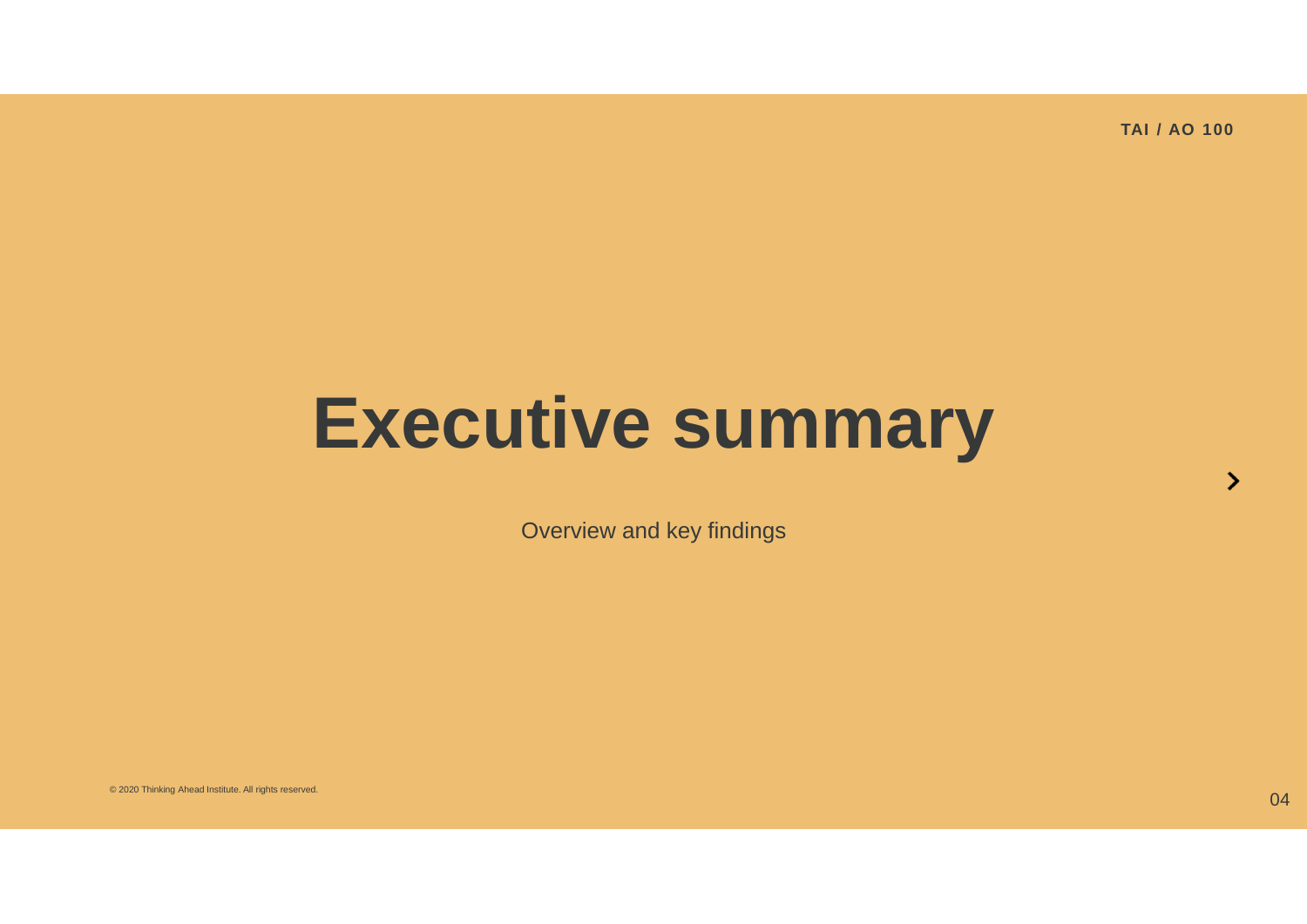# **Infographic**



© 2020 Thinking Ahead Institute. All rights reserved. Contract to the contract of the contract of the contract of the contract of the contract of the contract of the contract of the contract of the contract of the contract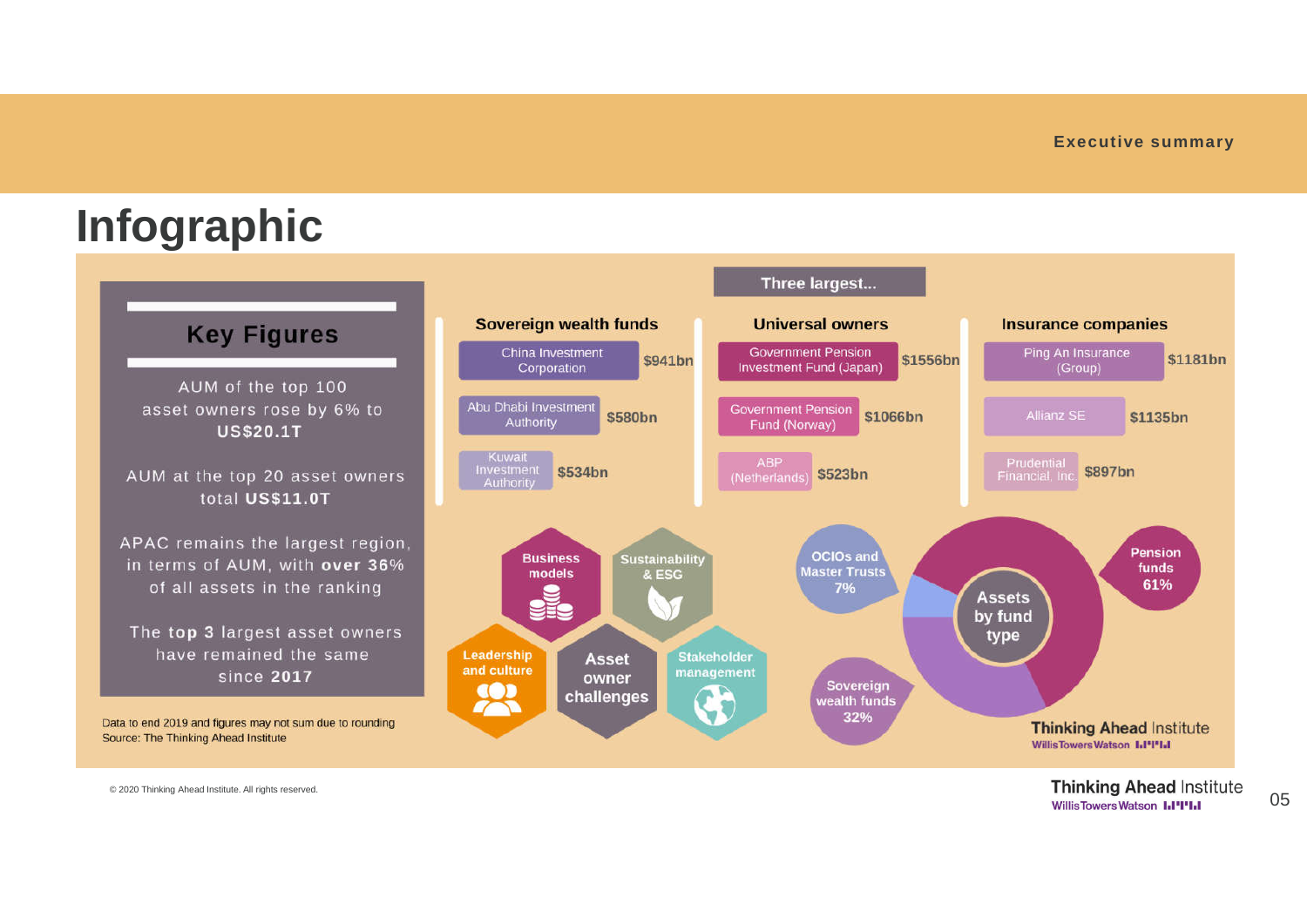# **Executive summary**

#### **Figures to end 2019, unless otherwise stated**

- The Asset Owner 100 is a Thinking Ahead Institute study which gathers data on the total assets of the top 100 asset owners around the world. Though not included in the ranking, the study also presents total assets for the top 10 insurers.
- Total assets under management (AUM) of the 100 asset owners included in the ranking amounted to US\$ 20.1 trillion at the end of 20191, up 6.0% from the end of 2018. Median AUM was US\$ 111.8 billion in 2019, up from US\$ 102.9 billion the previous year.
- The top 20 funds total US\$11.0 trillion and represent 54.4% of the assets in the ranking.
- The top three largest asset owners have remained the same since 2017, with The Government Pension Investment Fund (GPIF) of Japan continuing to dominate with US\$1.6 trillion of AUM.

**Top 100 assets under management increased by 6.0% over the year**

**GPIF remained the largest asset owner in the world. Followed again by Government Pension Fund of Norway and China Investment Corporation.**

**Executive summary**

Executive summary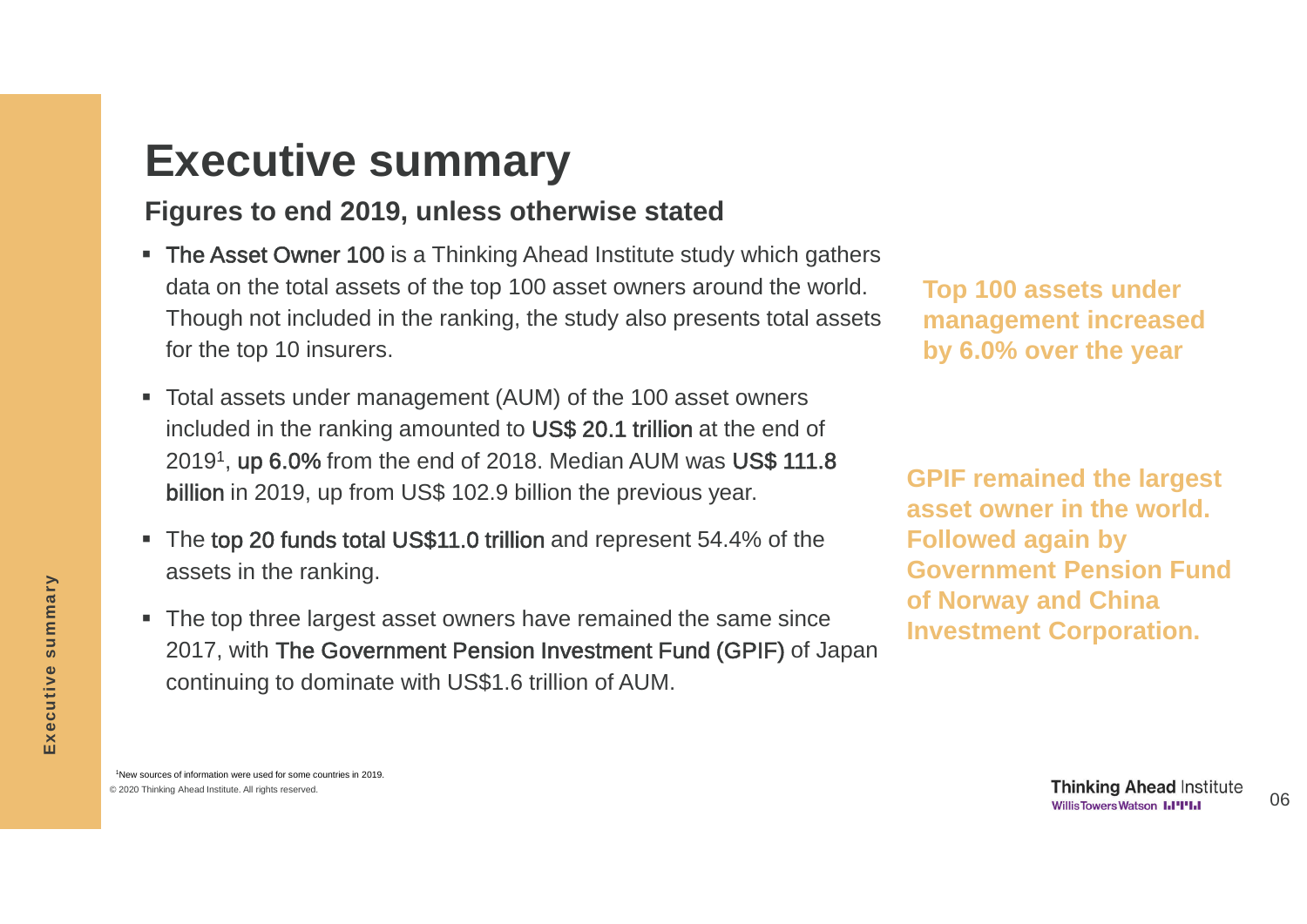### **Executive summary**

#### **Figures to end 2019, unless otherwise stated**

- **APAC** remains the largest region in terms of AUM, accounting for 36.1% of all assets in the ranking.
- EMEA and North America's assets represent 32.7% and 31.2% of the total respectively.
- **Pension funds** continue to dominate the ranking and increased this by 1.7% during the year, primarily at the expense of Sovereign Wealth Funds.

**Pension funds continue to dominate in North America and APAC. This is in contrast to EMEA, and in particular the Middle East, where sovereign wealth funds are dominant.**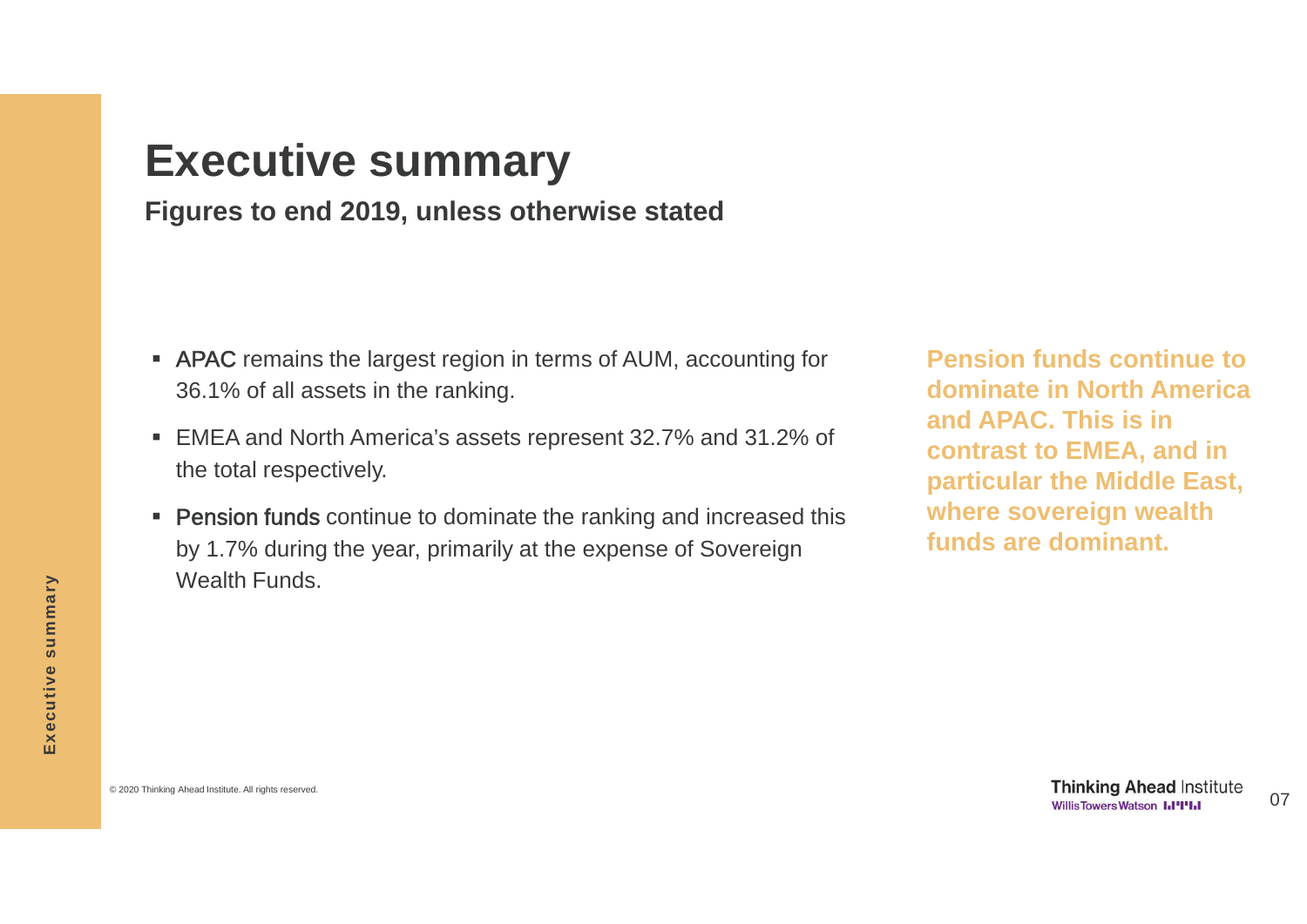## **Key industry -wide observations**

- Sustainability. The world's top 100 asset owners have become more prominent in integrating ESG and being active owners, in many cases aiming for real world impacts through their investment strategies. These increasingly include new elements, such as: factoring in member views; using new investment benchmarks and reporting on impacts (increasingly by reference to the TCFD framework and to the SDGs); reducing emissions from portfolios and investing in assets that will support the transition towards a low -carbon economy; and devising and implementing climate transition strategies that are Paris aligned.
- Evolutionary changes in the asset owner business model. Asset owners use people, networks, information and processes to create value for beneficiaries over extended periods. Leading asset owners are developing stronger leadership, emphasising culture and diversity with and through their own people, diminishing reliance on external provider networks over time. Processes to deal effectively with information at large asset owners remains a work -in -progress as they seek to turn a super -abundance of data into value adding intellectual capital that can boost investment outcomes. At present, there remain considerable constraints around the effectiveness of the management and governance of data.



**Executive summary**

Executive summary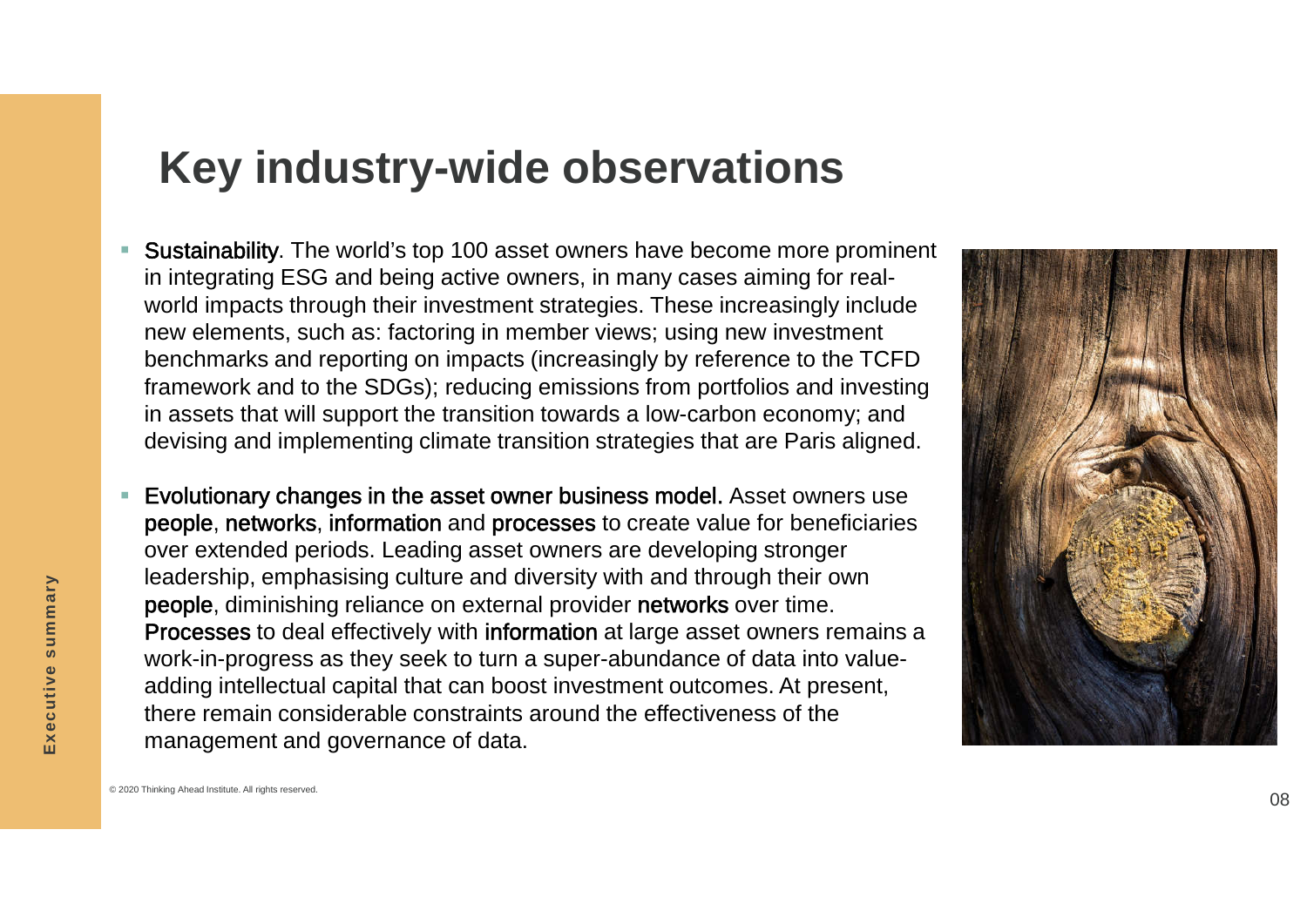## **Key industry-wide observations**

Universal investors (also known as universal owners) are large-scale, long-term, leadershipminded funds that invest in a hyperintegrated way to produce a mix of risk, return and real-world impacts.

- Governance and culture remain areas where asset owners appear to trail other financial services organisations and limit the positive influences they can generate. However, we suggest there are between 10 and 20 very large asset owners globally that are well-governed, with effective cultures, providing leadership for others and constitute a considerable force for change.
- Universal investor strategies are pursued by an increasing number of the AO100 to contribute to safeguarding the financial system and addressing societal issues, including climate change without sacrificing risk-adjusted returns. These funds' strategies often involve working through industry groups (e.g. PRI & Net-Zero Asset Owner Alliance) and using system-level engagement to improve long-term financial outcomes, through *beta* (market return) rather than *alpha* (securities relative return).
	- Despite significant Covid-19 impacts on asset owners' operations, they achieved a relatively smooth transition to a working-from-home model and maintained business continuity. While investment returns held up surprisingly well, the balance sheets of many DB pension funds and insurance companies were negatively affected by interest rate declines.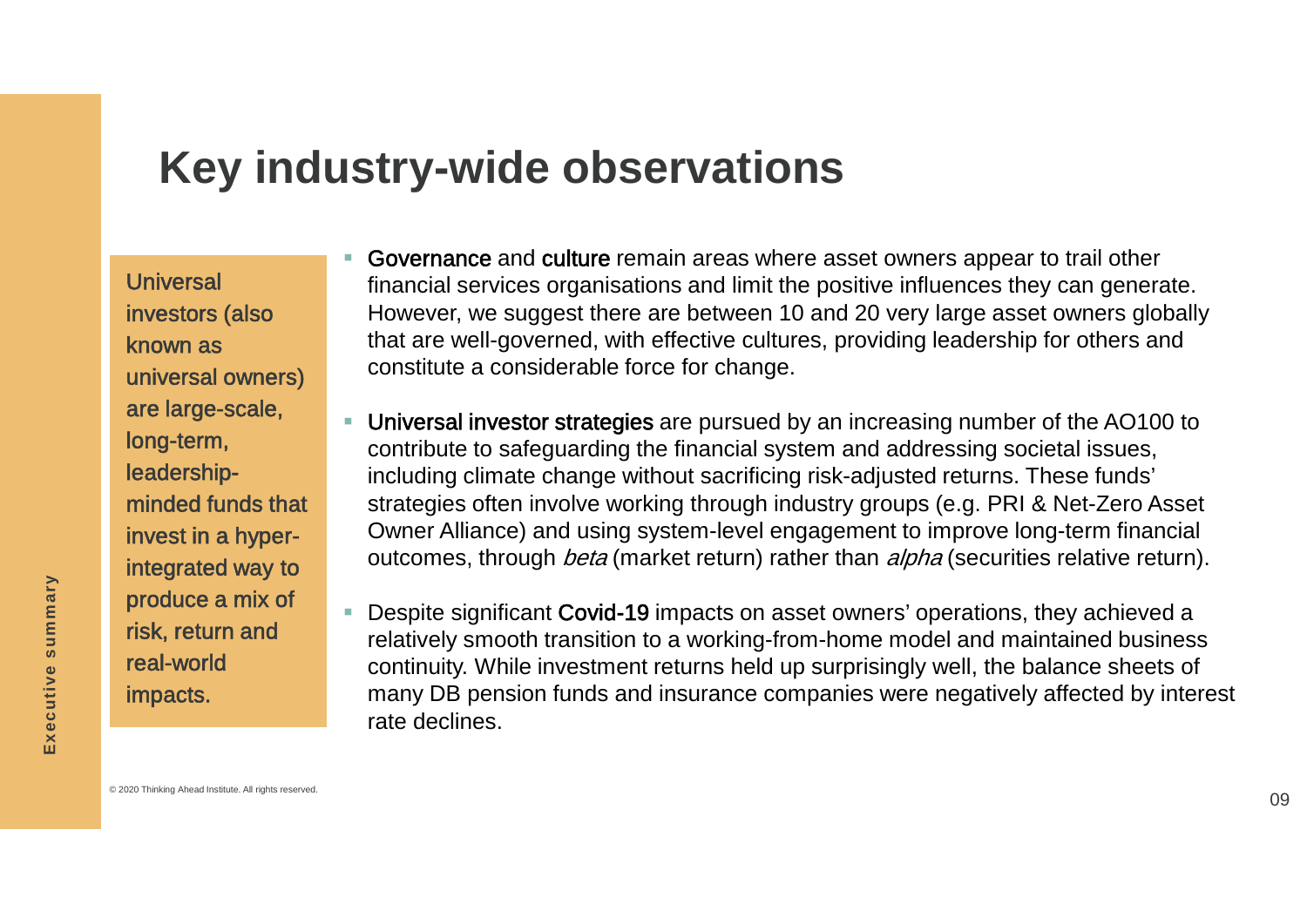# **Key asset owner challenges**

- Purpose. Many funds have to build a more coherent understanding of, and alignment with, their core stakeholders' needs. This implies a re-setting of purpose, mission and vision and the consequent changes to strategy and culture.
- Strengthened governance and leadership. The relative influence of asset owners compared with asset managers on the system is set to rise, in part through building bigger teams with stronger leadership, but also through the streamlining of governance particularly in delegations, partners and processes.
- Impact from evolved regulations. Asset owners can expect further saver and investor protection regulations, so what they invest in will also be over-regulated. This results in a very confusing picture, with some good aspects, but lots of bad.
- Factors. Private markets. ESG. Funds have to explore these new opportunities in a market environment where returns do not meet current targets. Factors are developing a bigger profile. Private markets are increasingly significant in the opportunity set. ESG is everywhere.
- China. The development of a strong access route and far-sighted strategy to investing in mainland Chinese assets will be critical, in a world that needs to build its understanding of the special factors governing those markets.

Stakeholder management has become a much bigger task for asset owners to address

Regulation is set to rise as a factor influencing asset owner practice, in . particular in ESG and stewardship

Asset owners face lower expected returns in future. The success with which they meet their targeted returns will depend on how well they adapt their investment model

**Thinking Ahead Institute** 10 **Willis Towers Watson I.I'I'I.I**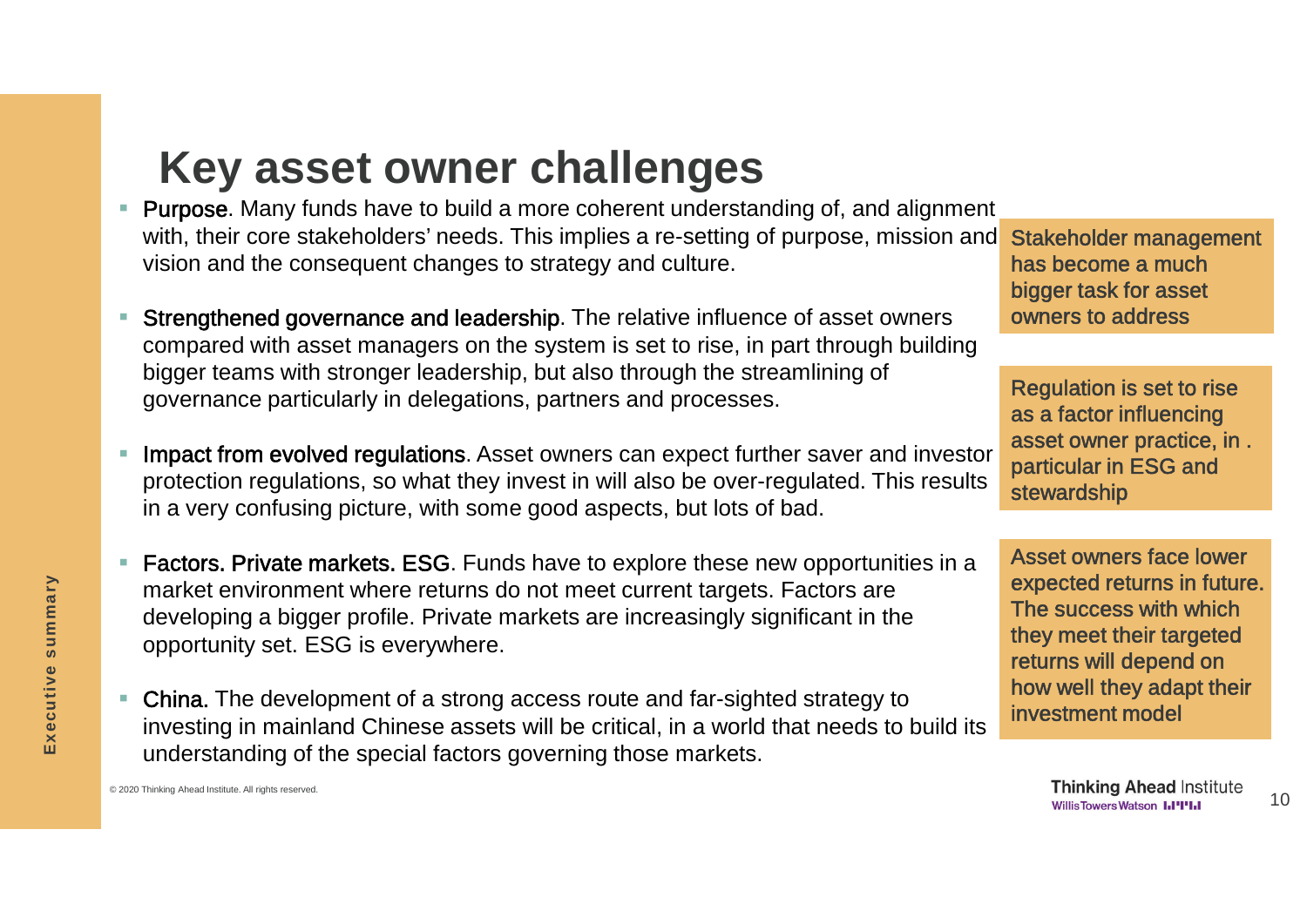## **What is an asset owner?**

- In our view, an asset owner has five qualifying characteristics:
- 1. Works directly for a defined group of beneficiaries/savers/investors as the manager of their assets in a fiduciary capacity (upholding loyalty and prudence) under delegated responsibility
- 2. Works with a sponsoring entity, usually a government, part of government, a company or a not-for-profit
- 3. Works within explicit law and possesses an implicit societal license to operate because of its societal trust and legitimacy
- 4. Delivers mission-specific outcomes to beneficiaries and stakeholders in the form of various payments or benefits into the future
- 5. Employs a business model that combines a governance budget (essentially resources and processes) and a risk budget (reflecting the mix of financial assets that delivers on the mission).
- Pension funds are the single biggest group of asset owners meeting all the qualifying criteria above. Sovereign funds, OCIOs, endowments and foundations also fully qualify. Other institutions, such as insurance companies and mutual fund partly qualify.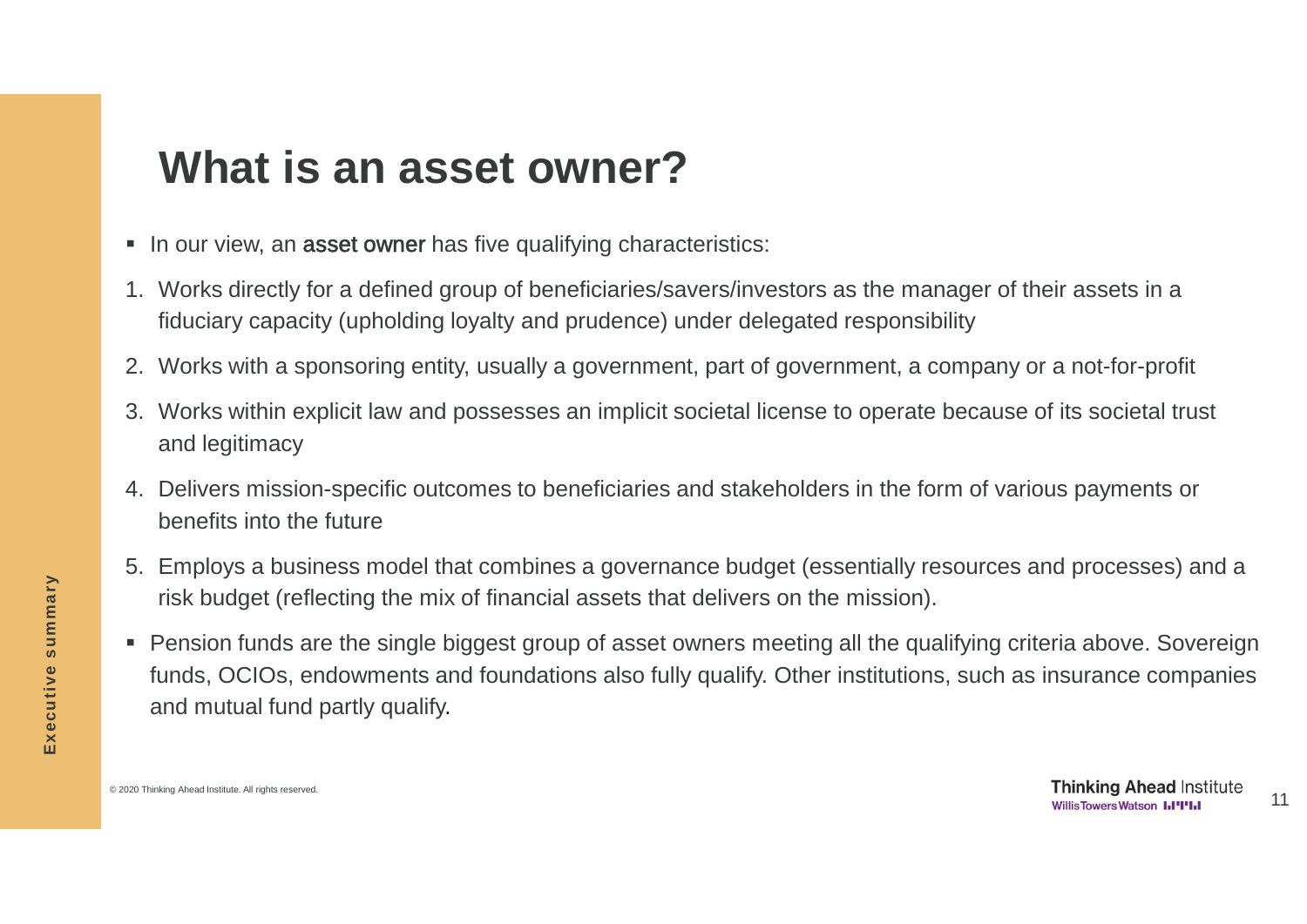# **Section 1 | Total value of assets**

© 2020 Thinking Ahead Institute. All rights reserved.  $12\,$ 

 $\rightarrow$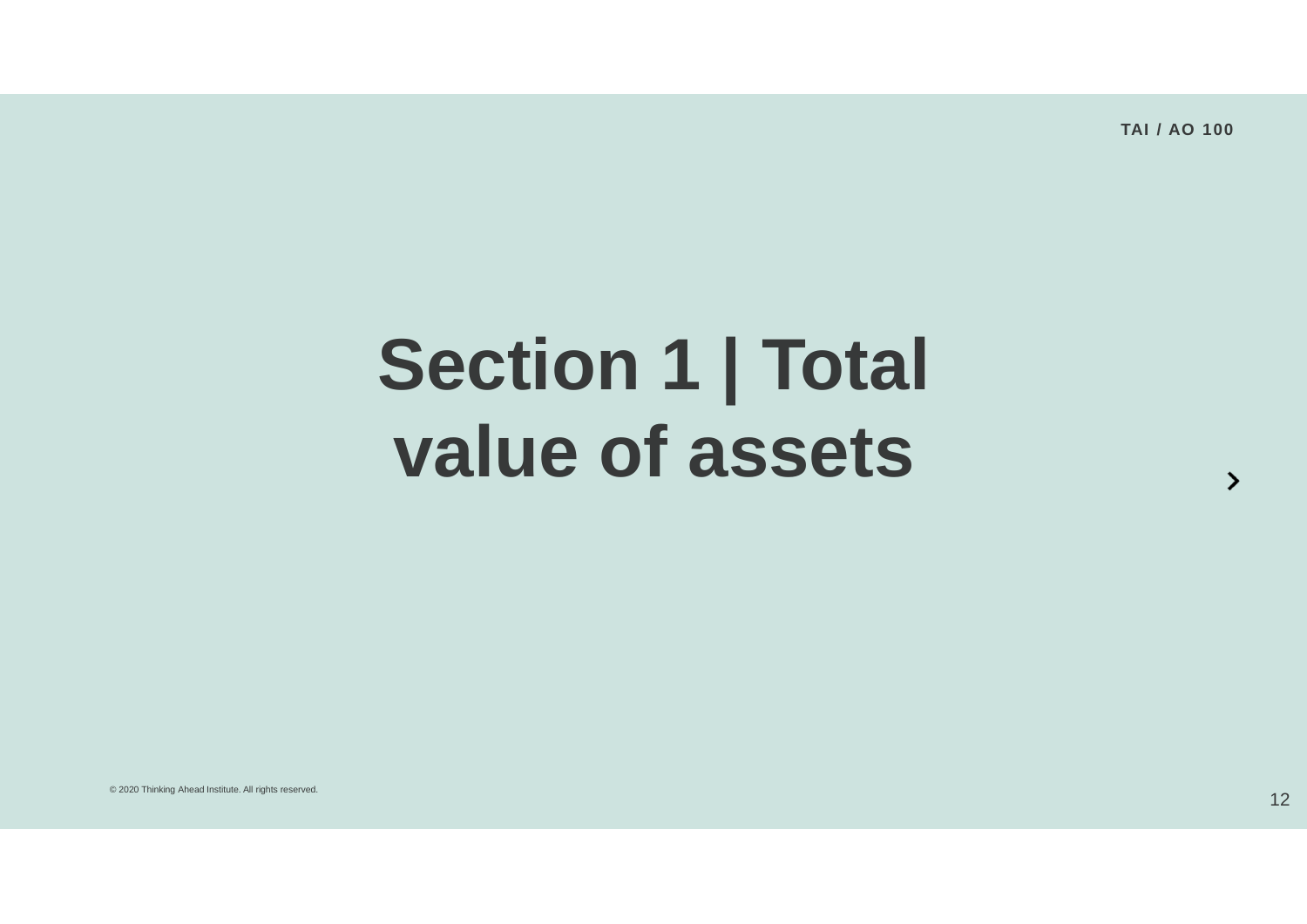

**Section 1**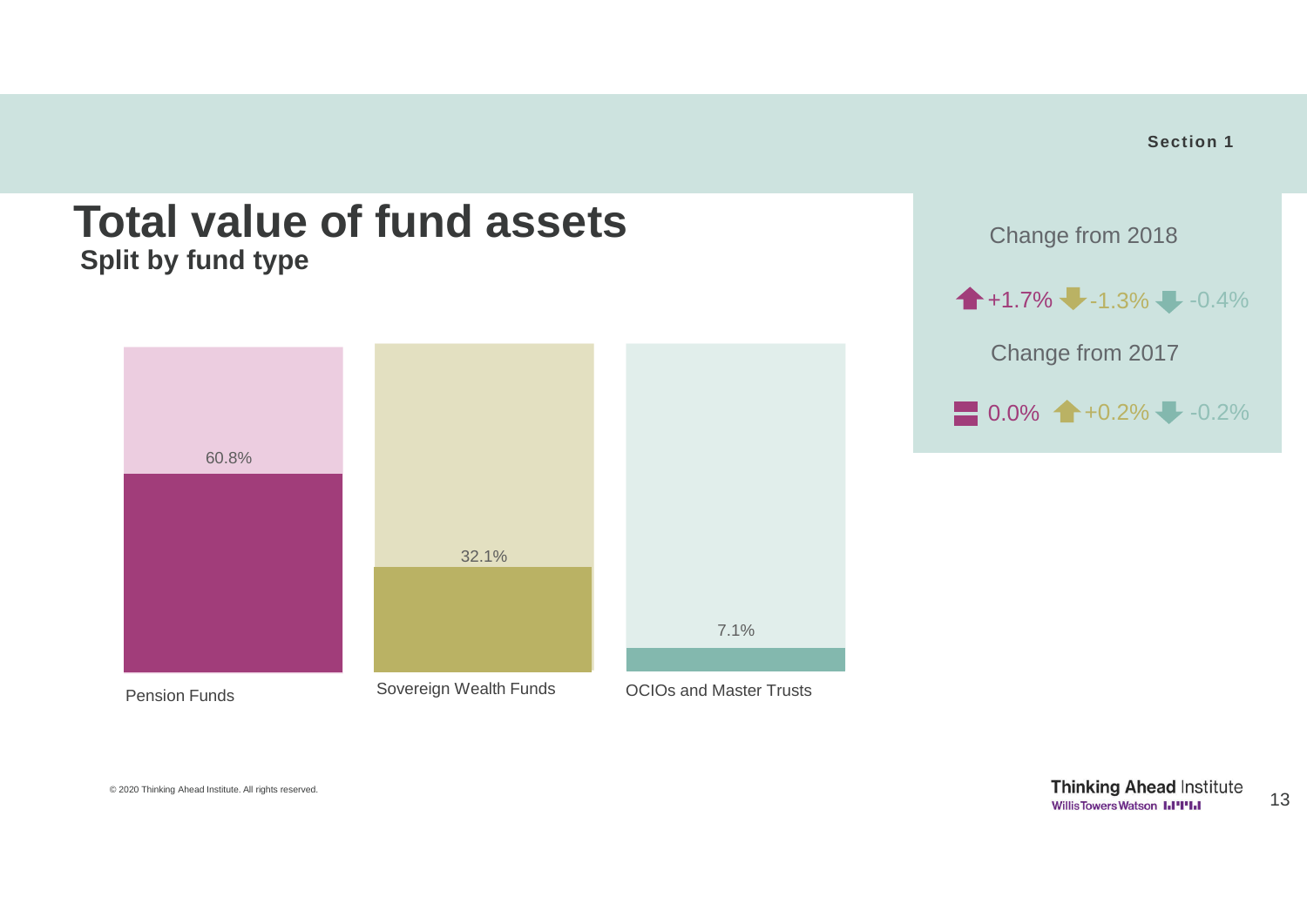# **Assets by region**

36% APAC US\$7,265 bn 33% EMEA US\$ 6,598 bn 31% NORTH AMERICA US\$ 6,284 bn Change from 2018  $0\%$  -0.4% +0.4% Change from 2017  $0\% +1.7\% -1.6\%$ 

### 23 funds APAC 31 funds EMEA 46 funds NORTH AMERICA



Section 1 **Section 1**

14 © 2020 Thinking Ahead Institute. All rights reserved.

Distribution by assets Distribution by number of funds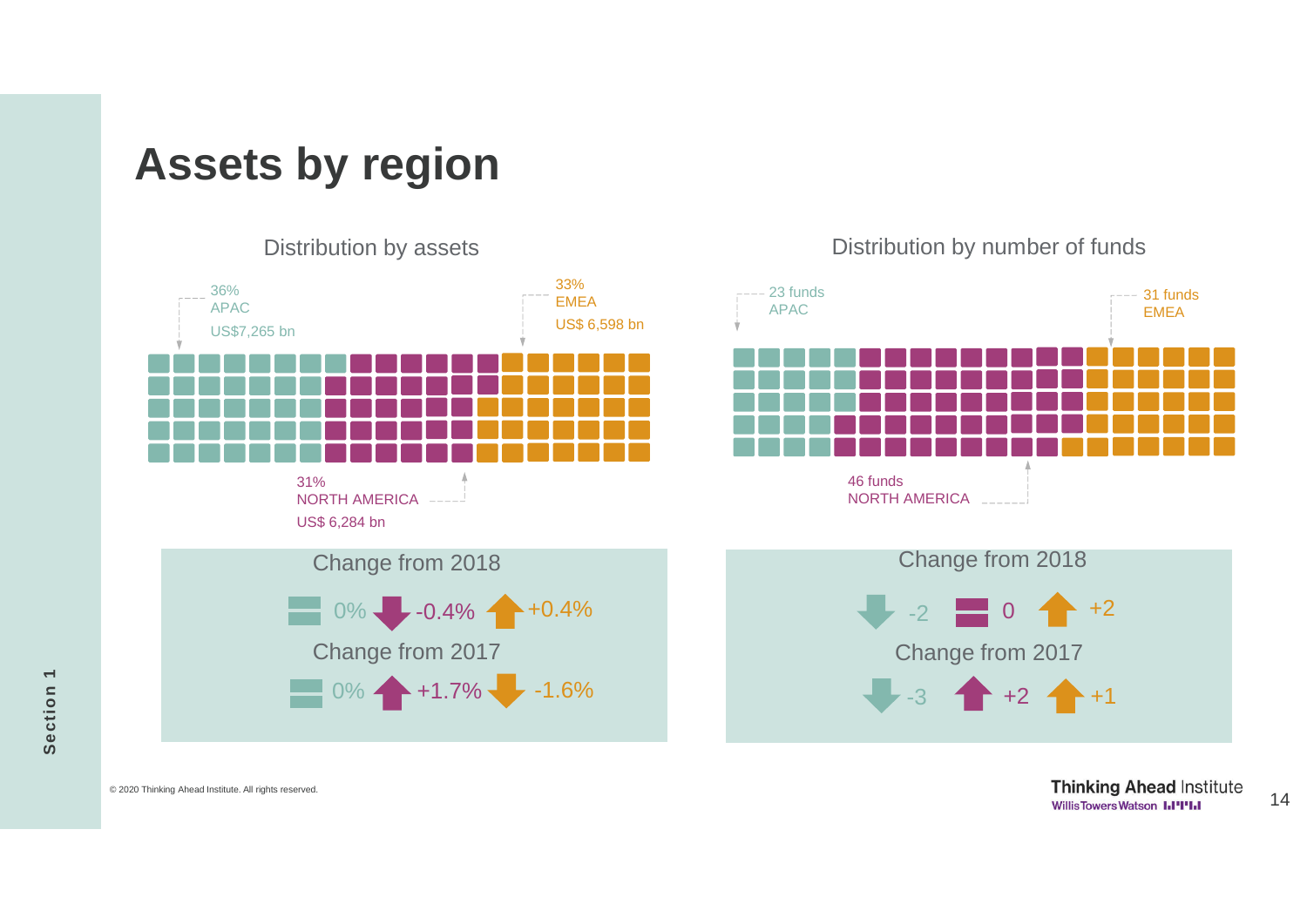### **Total value of fund assets Split by fund type and region**



- Pension funds dominated in North America where they represent 77% of assets. Pension funds also dominated in APAC although to a smaller extent with 57%.
- Sovereign Wealth funds accounted for a significant share of the assets in the EMEA region (51%), in particular due to the Middle East sovereign funds.
- OCIO and Master trust assets are shown in the region of their corporate headquarters. We note that all of the OCIOs and Master Trusts have clients globally. 15 © 2020 Thinking Ahead Institute. All rights reserved.

**Section 1**

Section<sub>1</sub>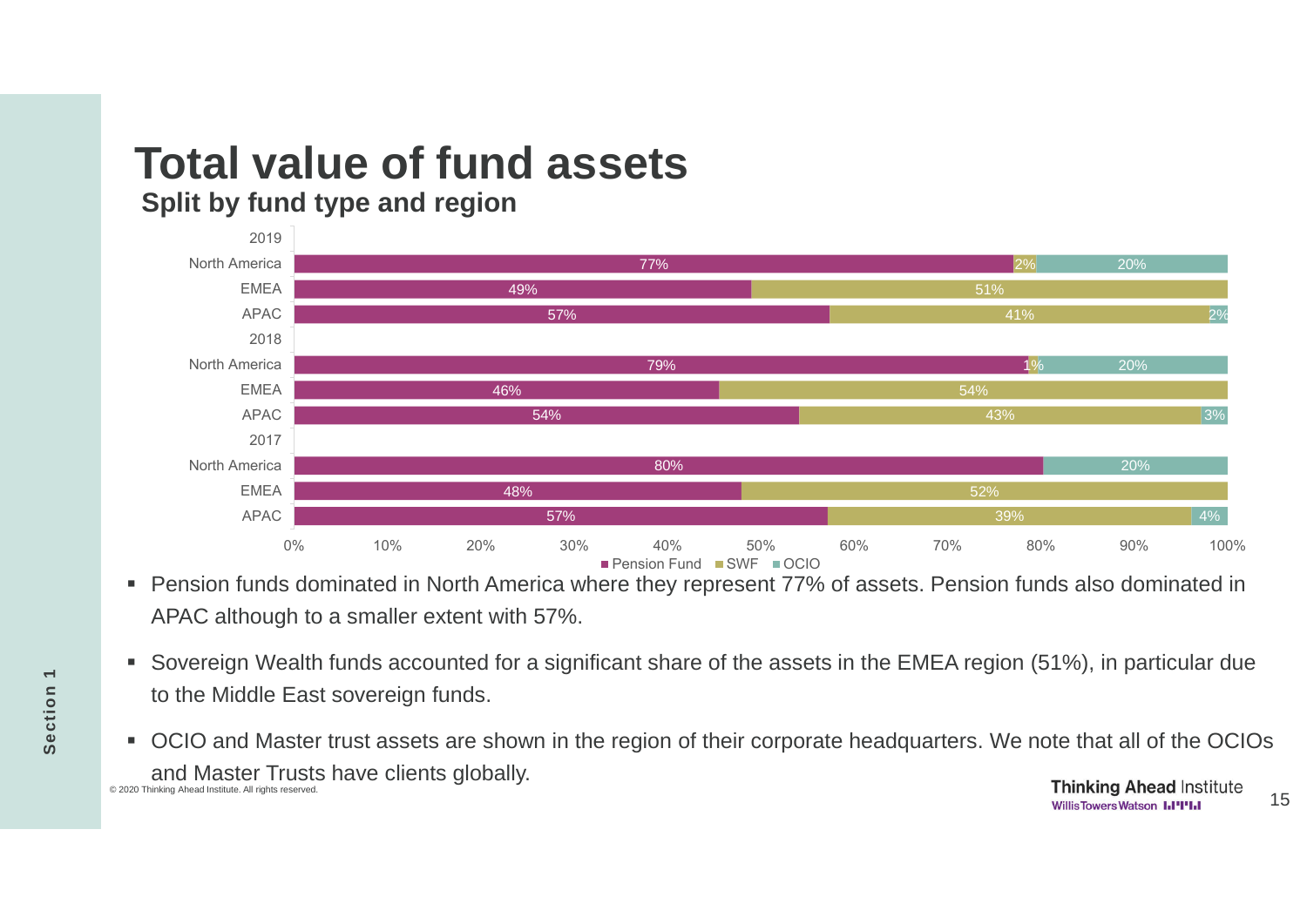## **Total value of fund assets Split by fund domicile**

Share of top 100 discretionary assets



Number of funds per country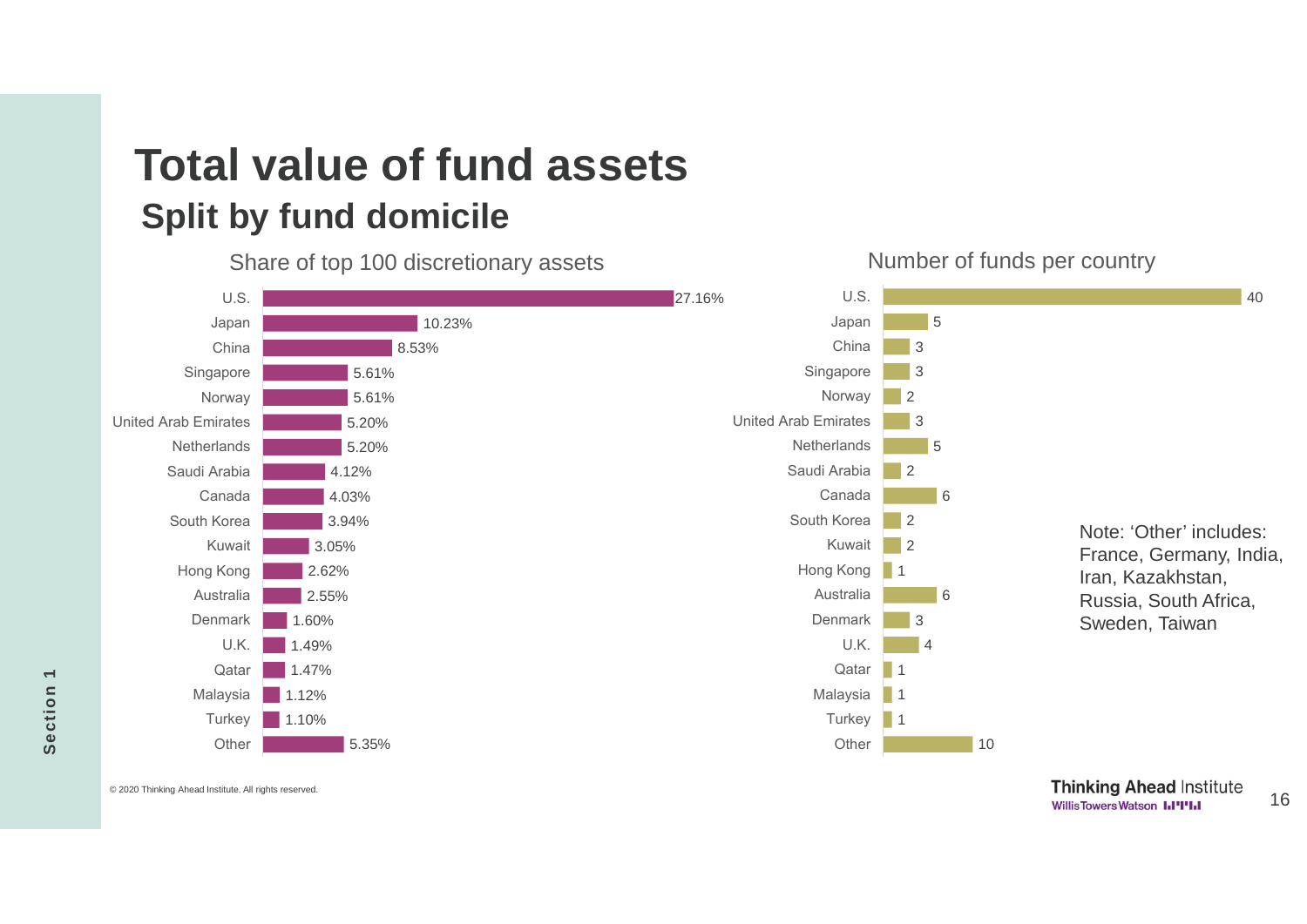# **Section 2 | Pension Funds**

Percentage of assets – Number of funds Top 10 Pension Funds

© 2020 Thinking Ahead Institute. All rights reserved.  $17\,$ 

 $\rightarrow$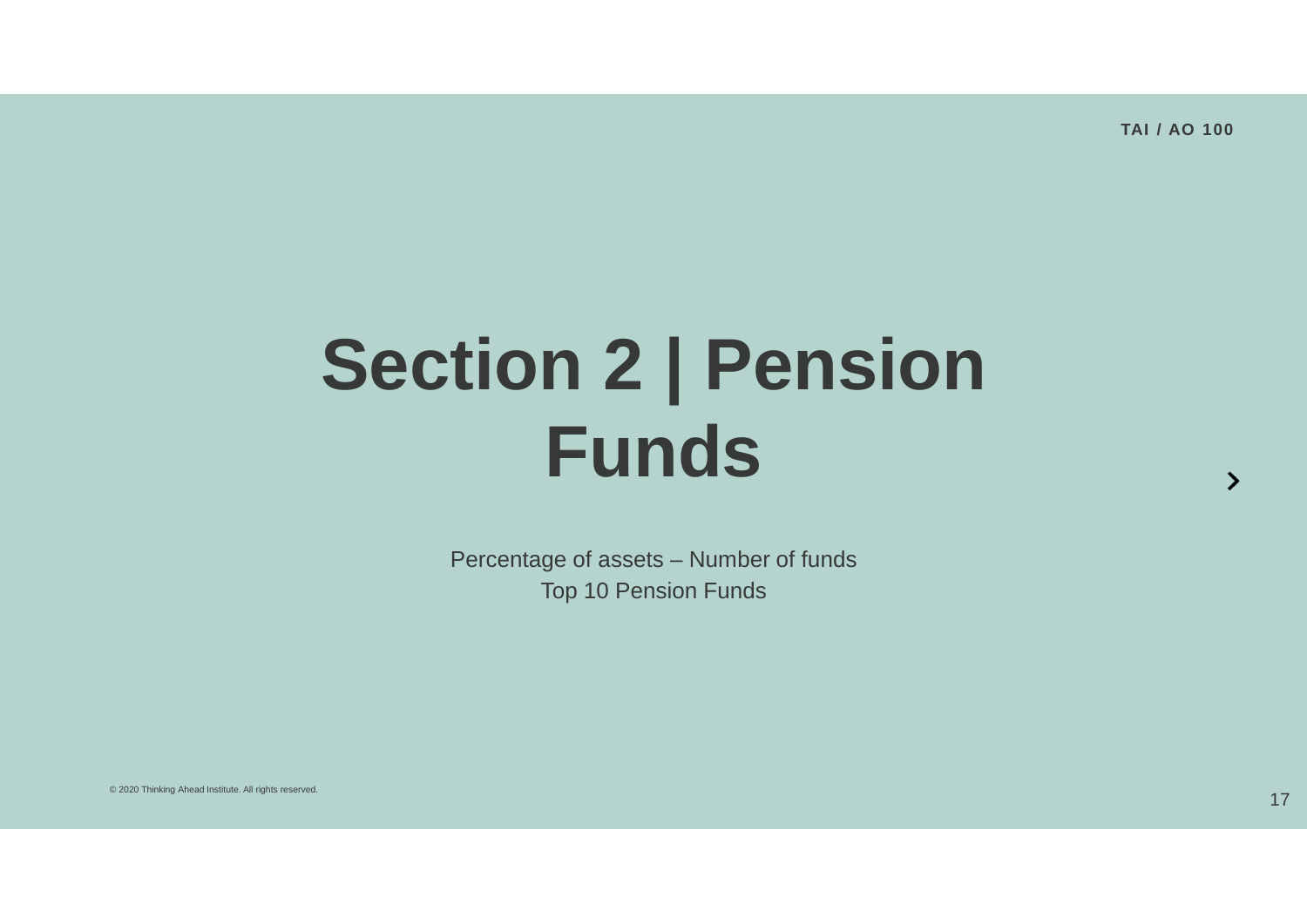## **Pension Funds**



- Pension Funds represent 60.8% of the ranking's assets and 68% of the number of funds.
- Of the top 20 funds, 45% are Pension Funds.
- The average assets of Pension Funds accounted for US\$180 billion, below the average of US\$201 billion for all funds.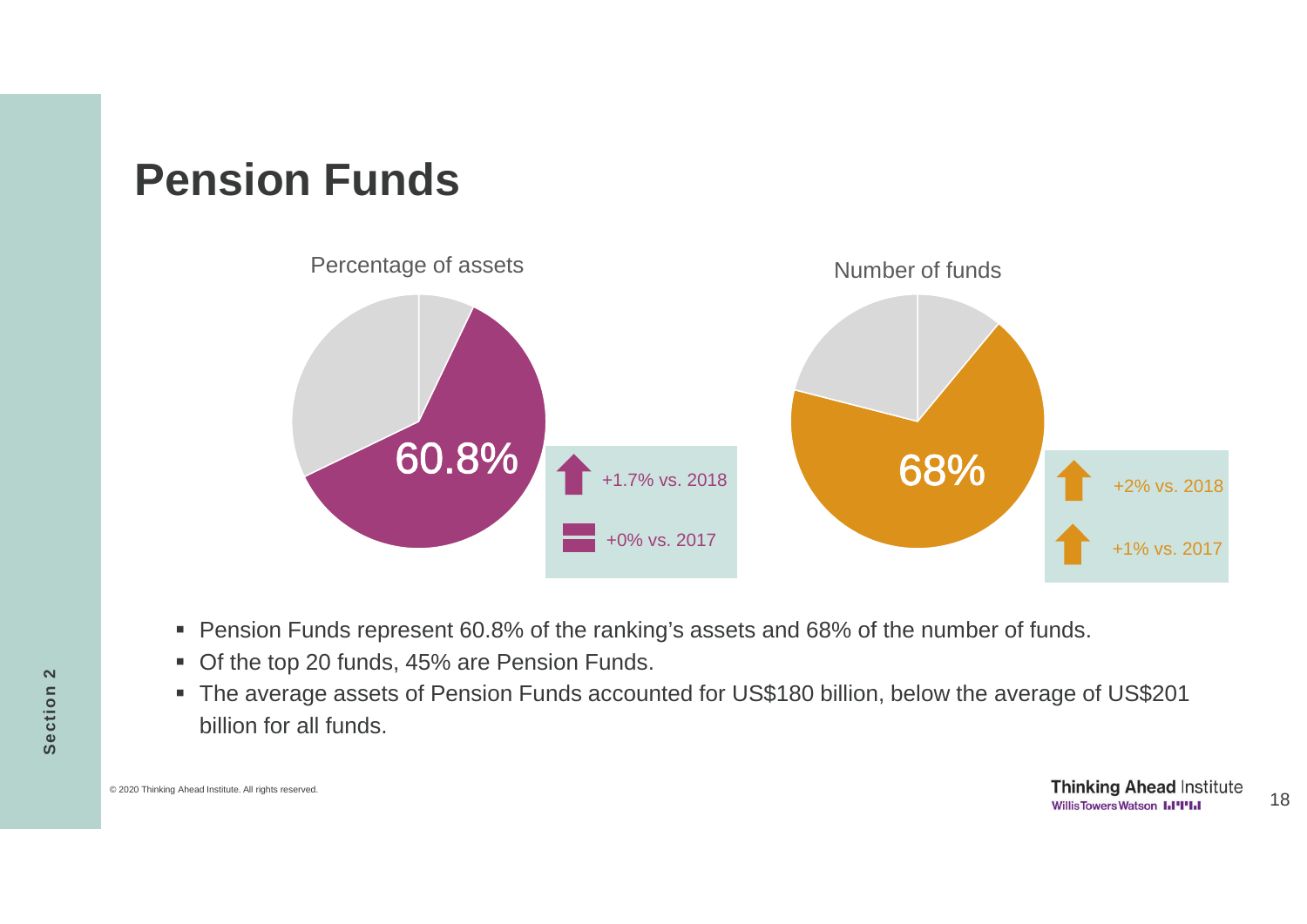## **Pension Funds**



#### **Top 10 Pension Funds (in US\$ million)**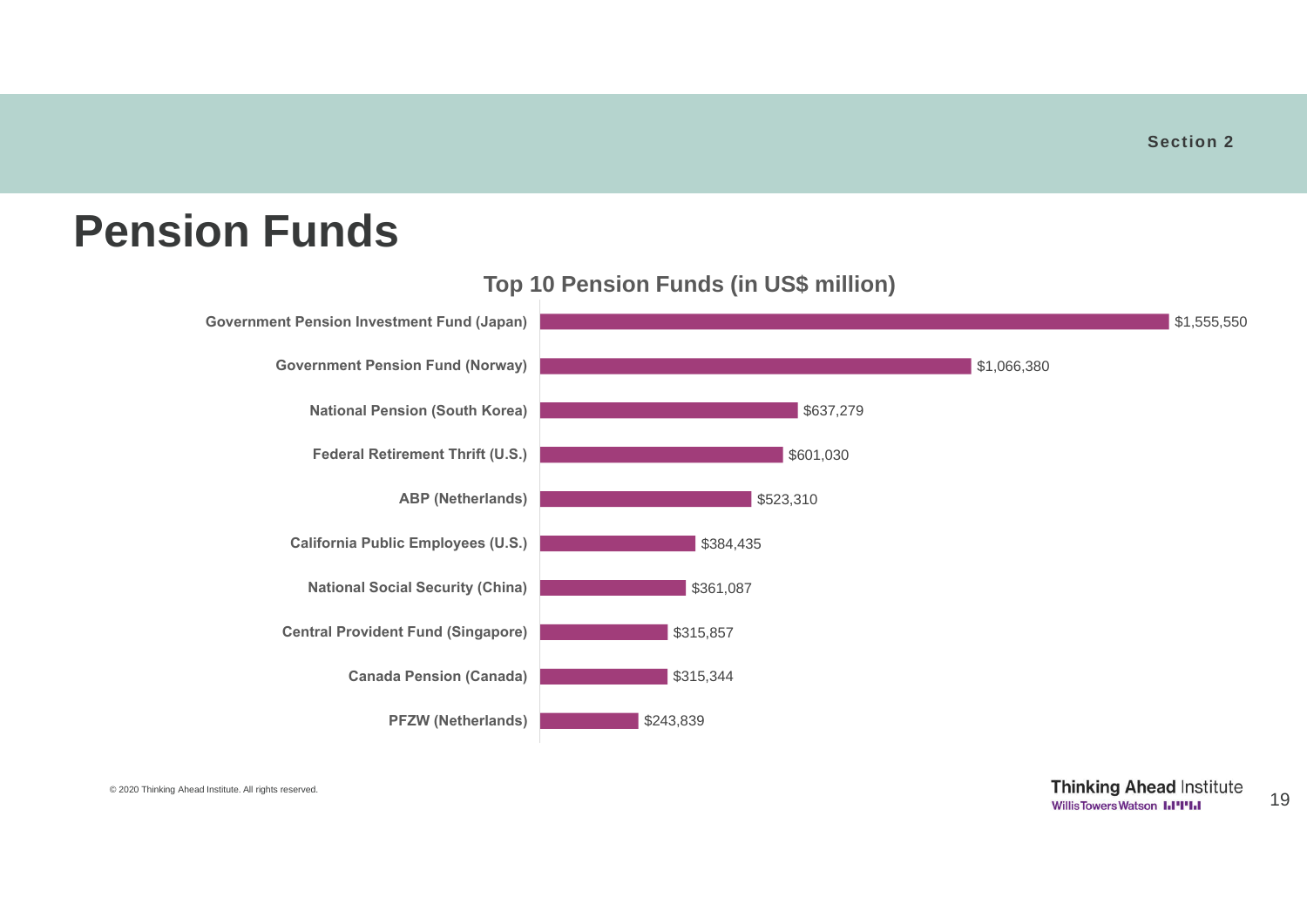# **Section 3 | Sovereign Wealth Funds**

Percentage of assets – Number of funds Top 10 Sovereign Wealth Funds

 $\mathcal{P}$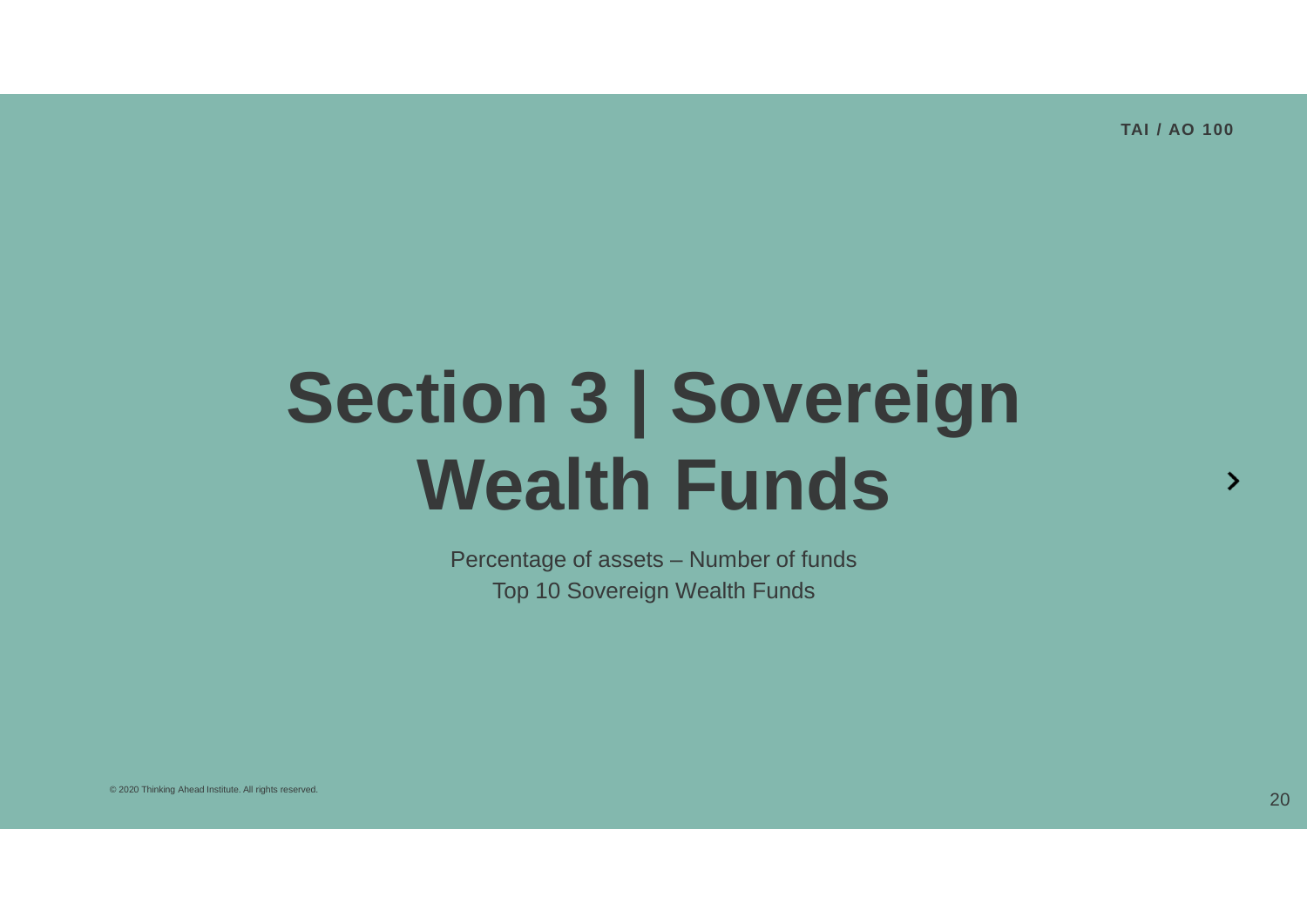# **Sovereign Wealth Funds**



- Sovereign Wealth Funds (SWFs) represent 32.1% of the ranking's assets and 21% of the number of funds.
- Of the top 20 funds, 50% are SWFs.
- The average assets of SWFs accounted for US\$308 billion, above the average of US\$201 billion for all funds.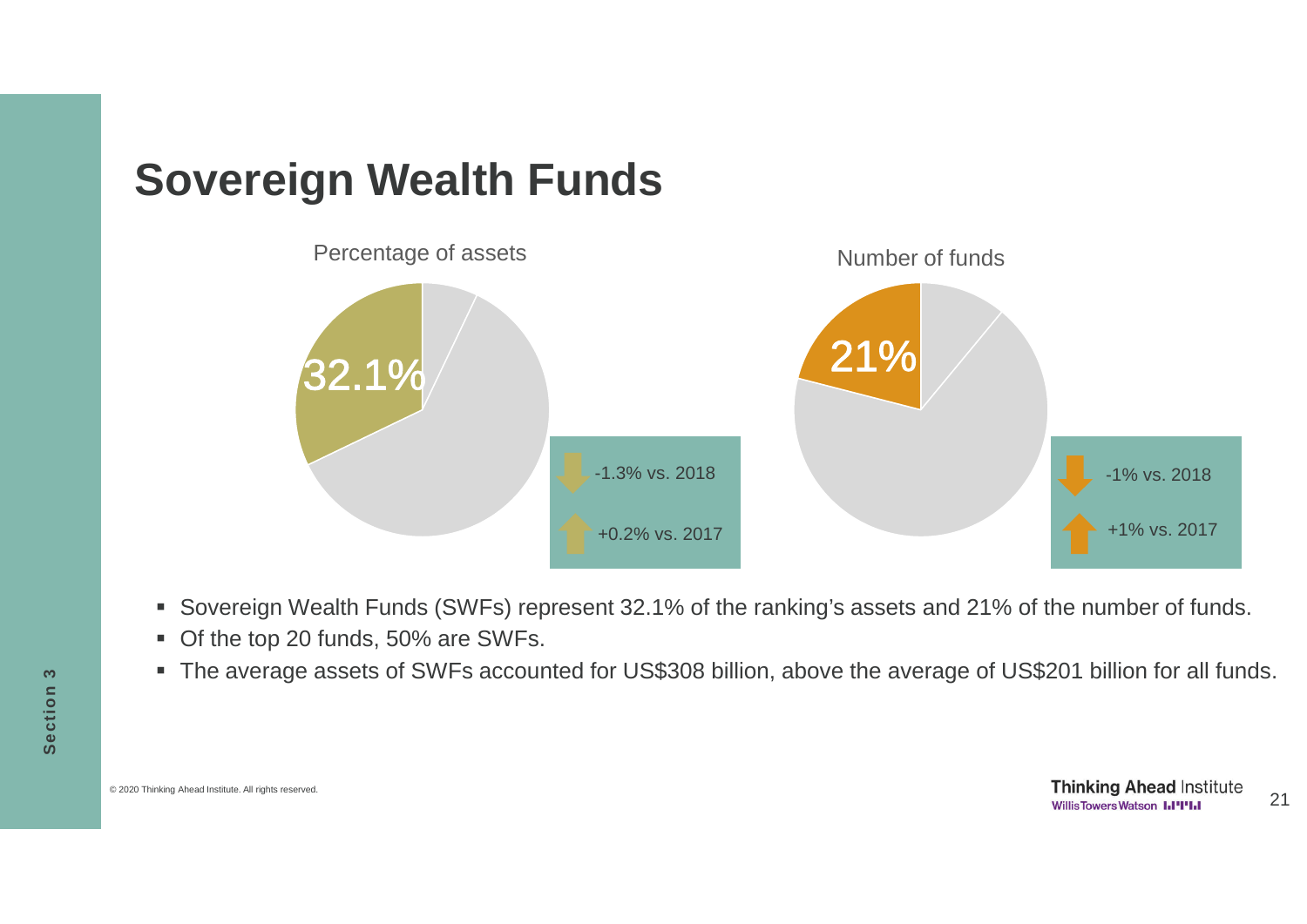## **Sovereign Wealth Funds**

#### **Top 10 Sovereign Wealth Funds (in US\$ million)**

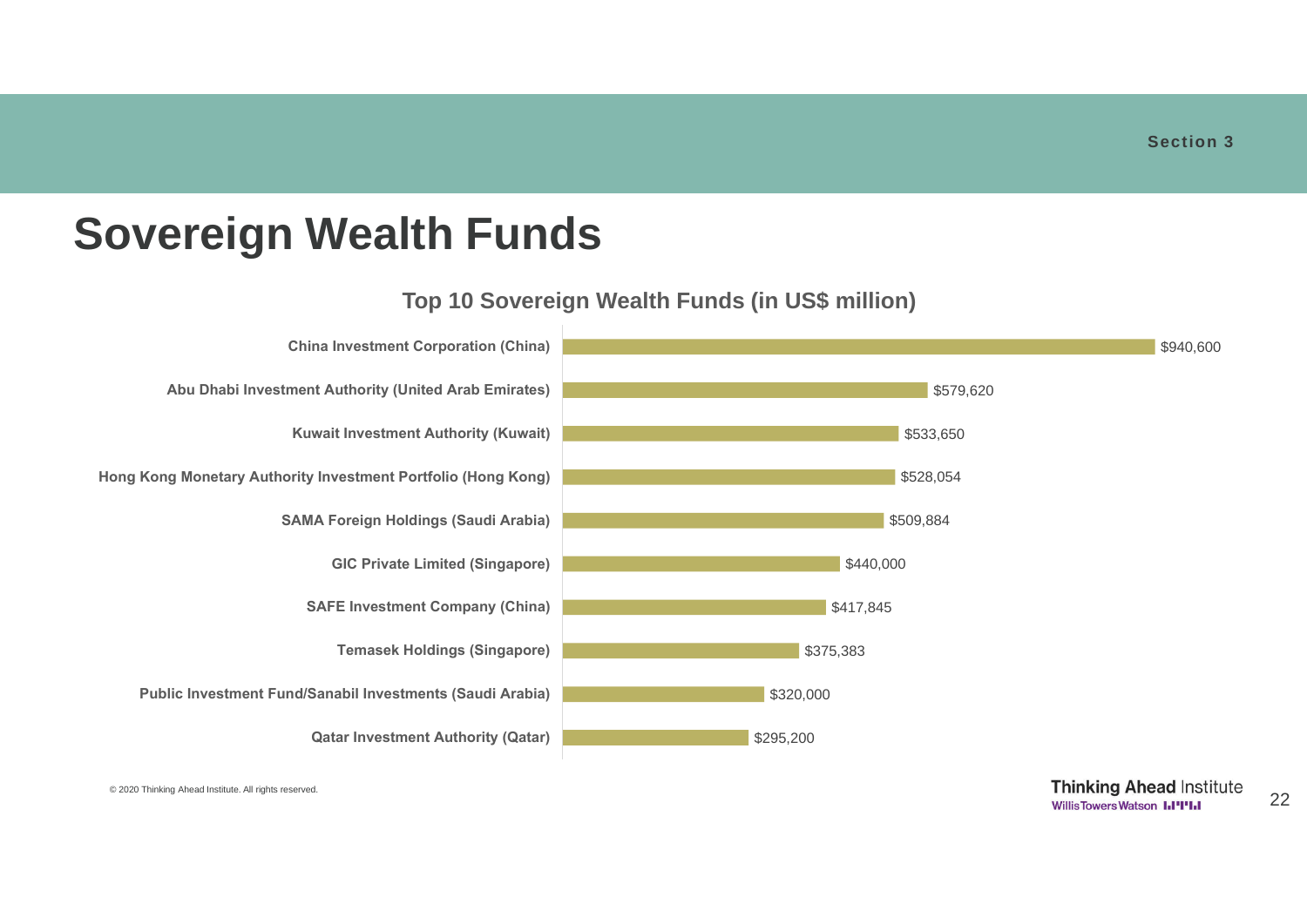# **Section 4 | OCIOs and Master Trusts**

Percentage of assets – Number of funds Top 10 OCIOs and Master Trusts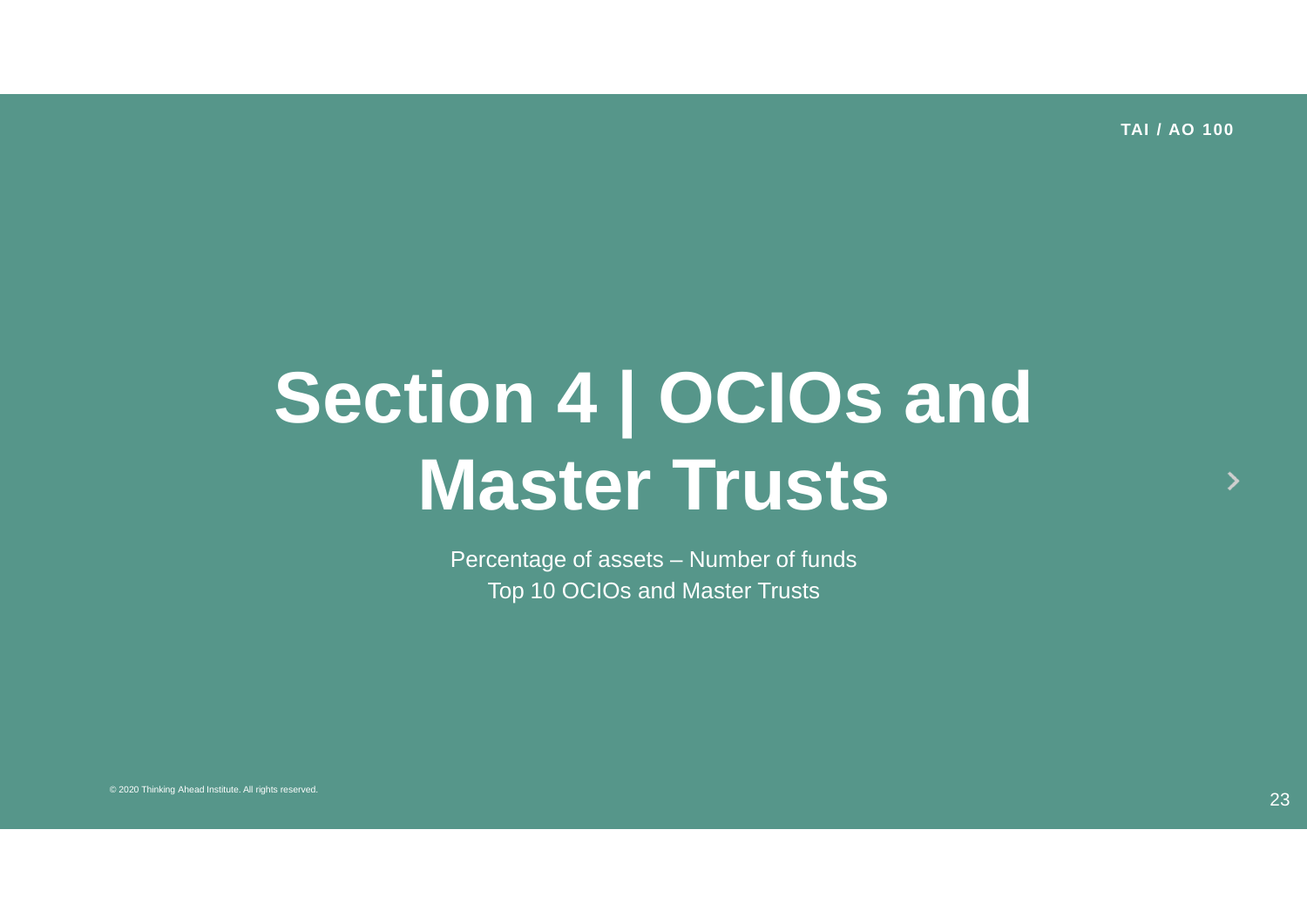# **OCIOs and Master Trusts**



- OCIOs and Master Trusts represent 7.1% of the ranking's assets and 11% of the number of funds.
- The average assets of OCIOs and Master Trusts account for US\$130 billion which is below the average of US\$201 billion for all funds.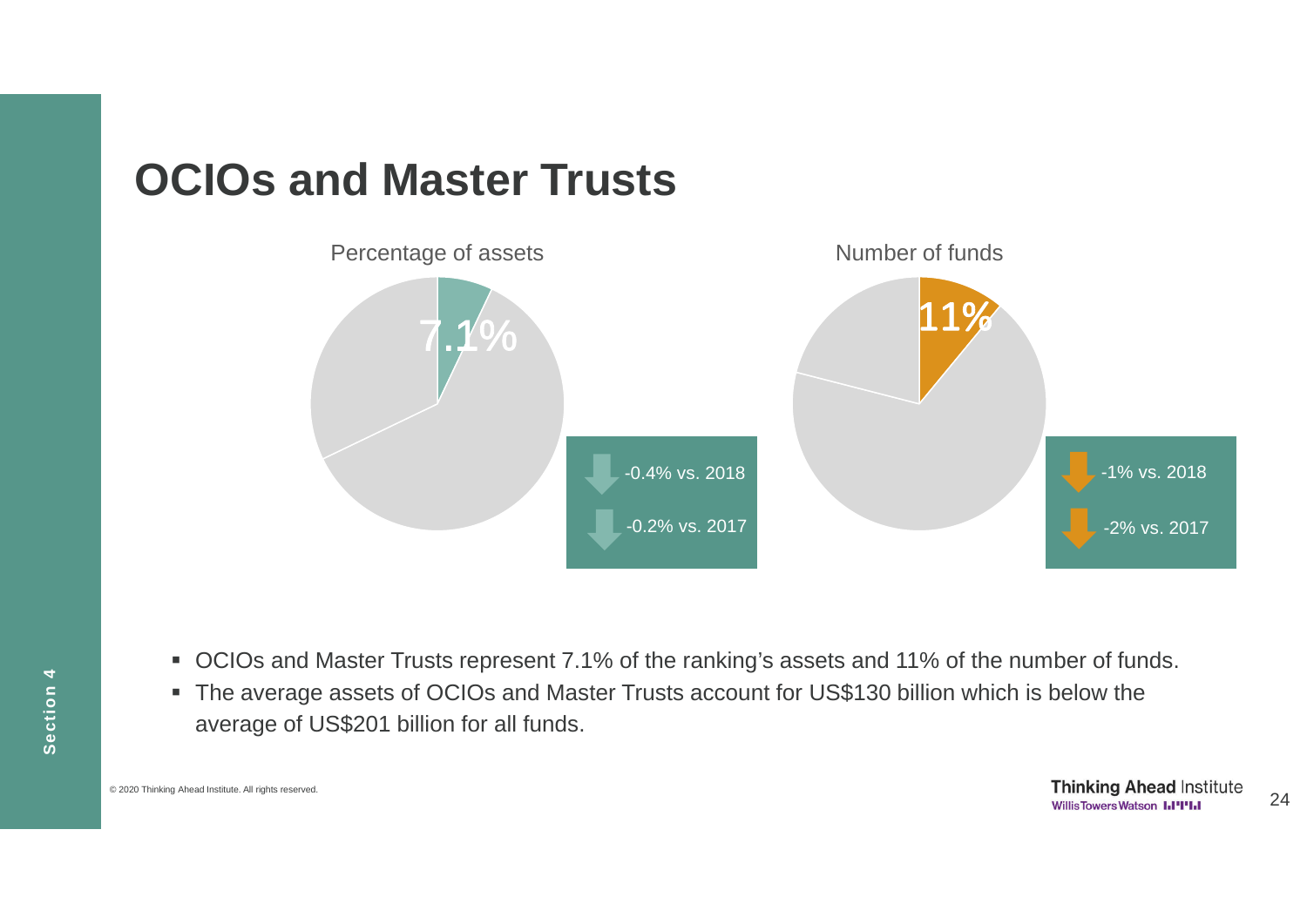## **OCIOs and Master Trusts**

#### Top 10 OCIOs and Master Trusts (in US\$ million)

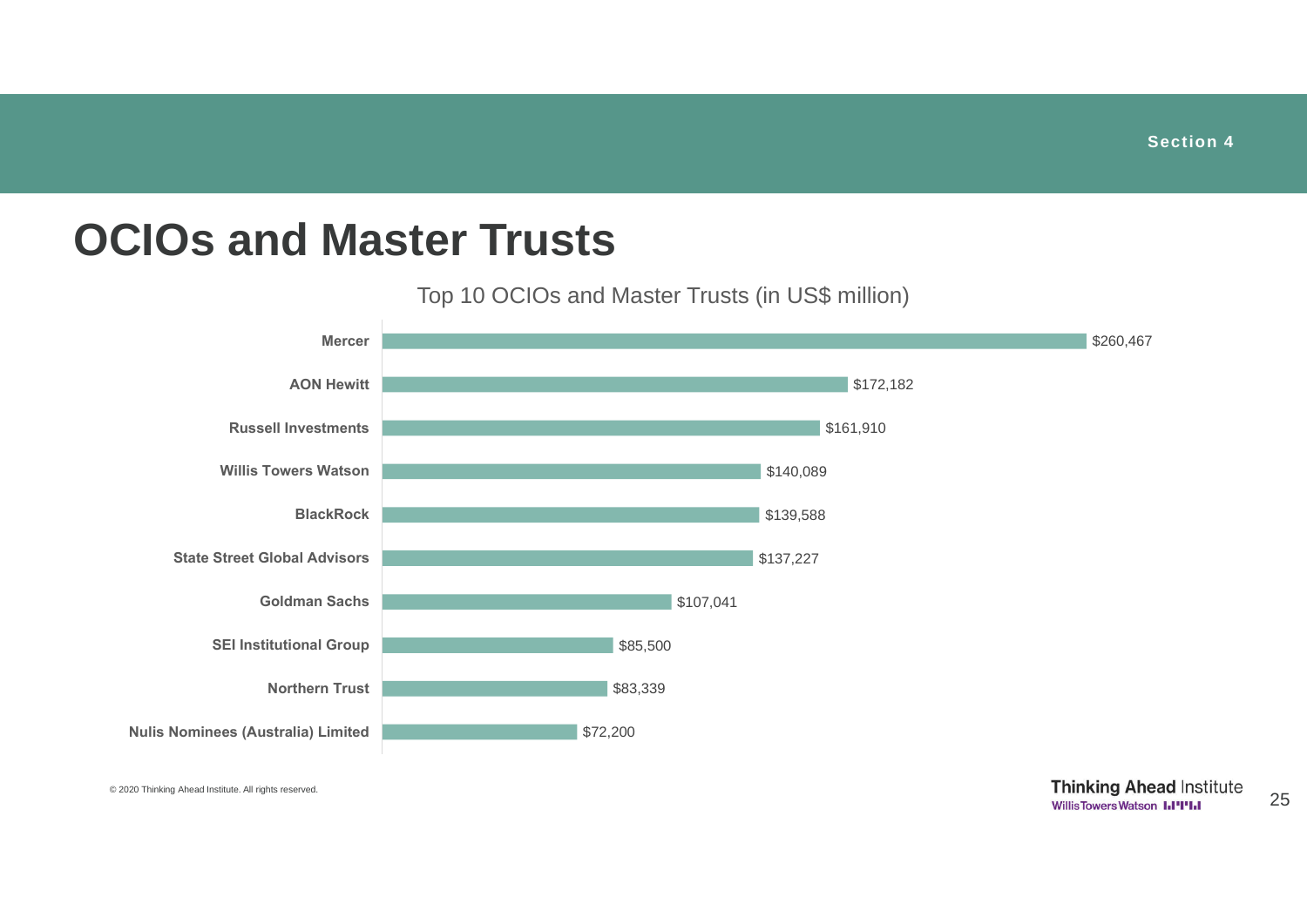# **Section 5 | Foundations and Endowments**

Top 10 Foundations and Endowments

 $\mathbf{\lambda}$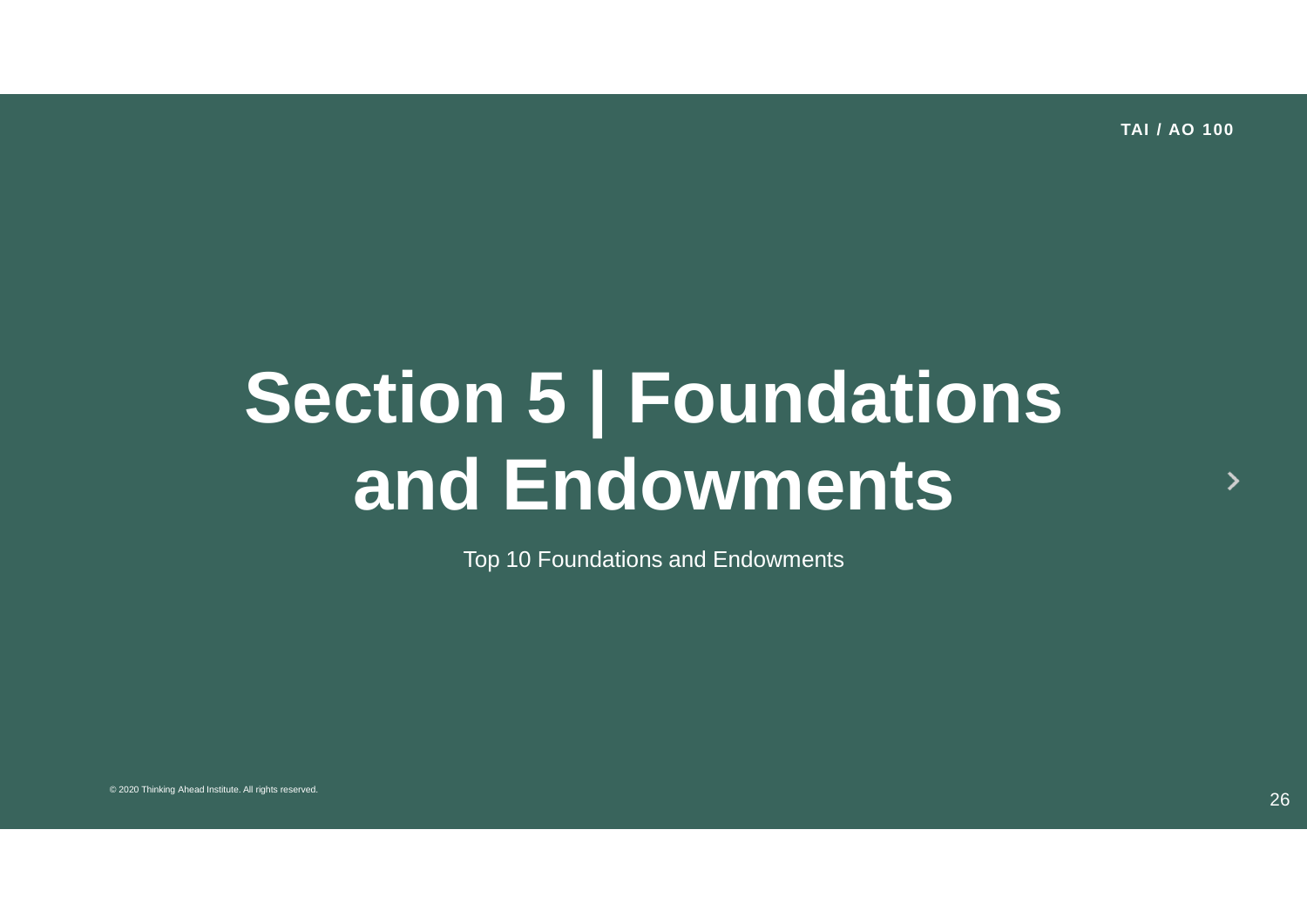## **Foundations & Endowments**

#### Top 10 Foundations & Endowments (in US\$ million)



• None of the Foundations and Endowments listed above are large enough to enter the top 100 asset owners.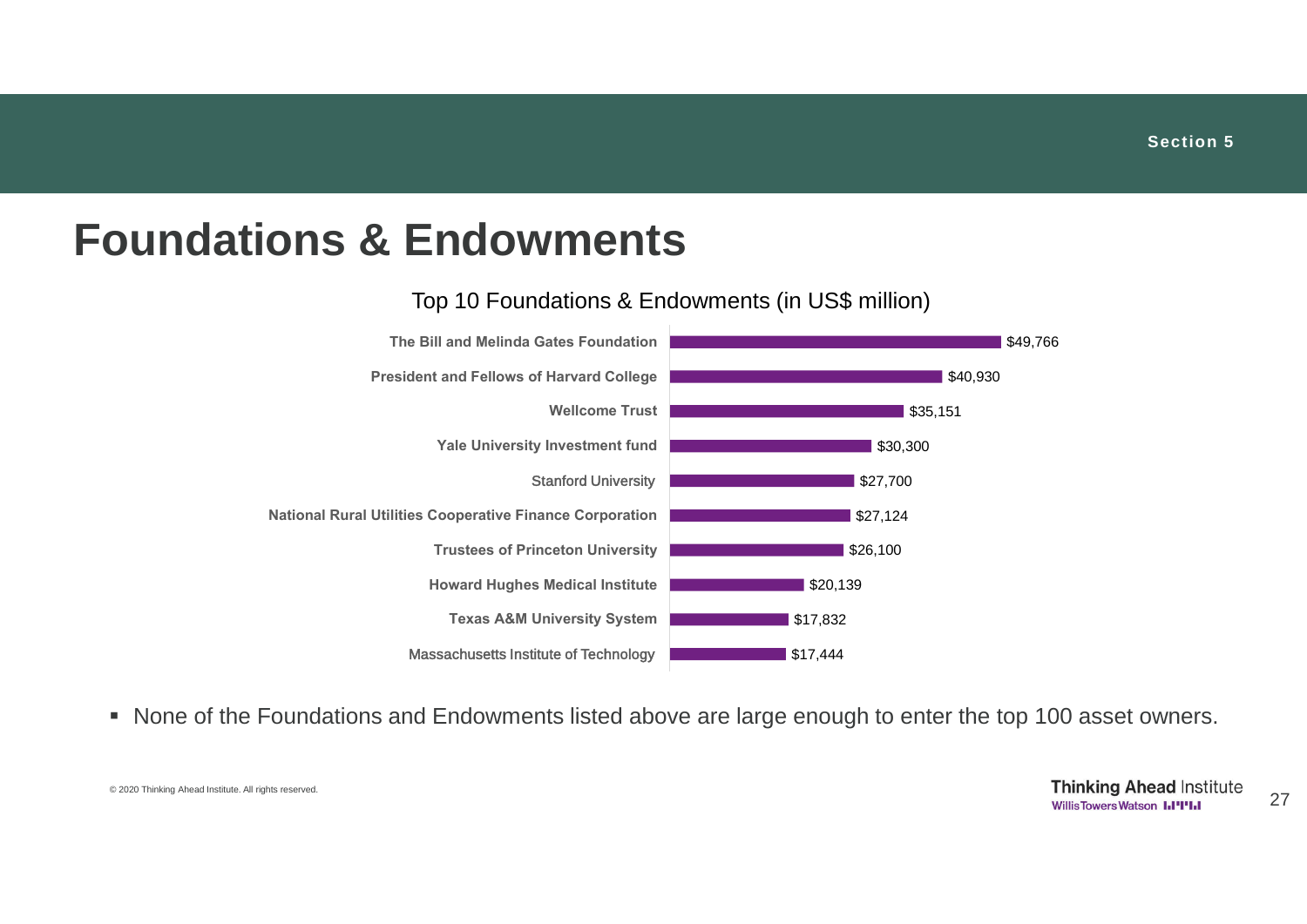# **Section 6 | Insurance companies**

Top 10 Insurance companies

© 2020 Thinking Ahead Institute. All rights reserved.<br>28 December 2020 Thinking Ahead Institute. All rights reserved.

 $\rightarrow$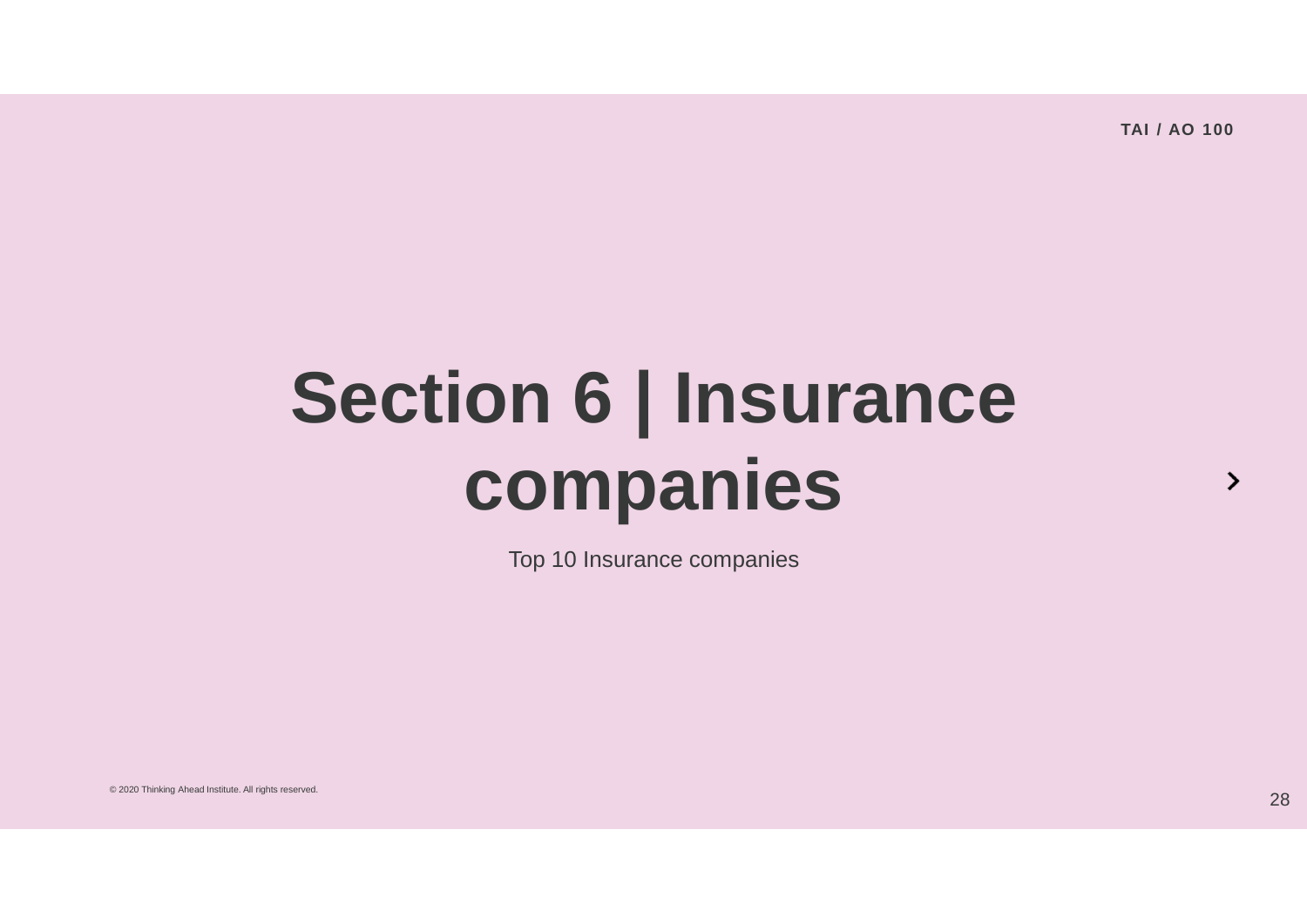# **Top 10 insurance companies**



Total assets managed by top 10 insurers<sup>1</sup> (in US\$ million)

<sup>1</sup>Total assets presented for insurance companies include assets managed by third parties, so are not included in the top 100 ranking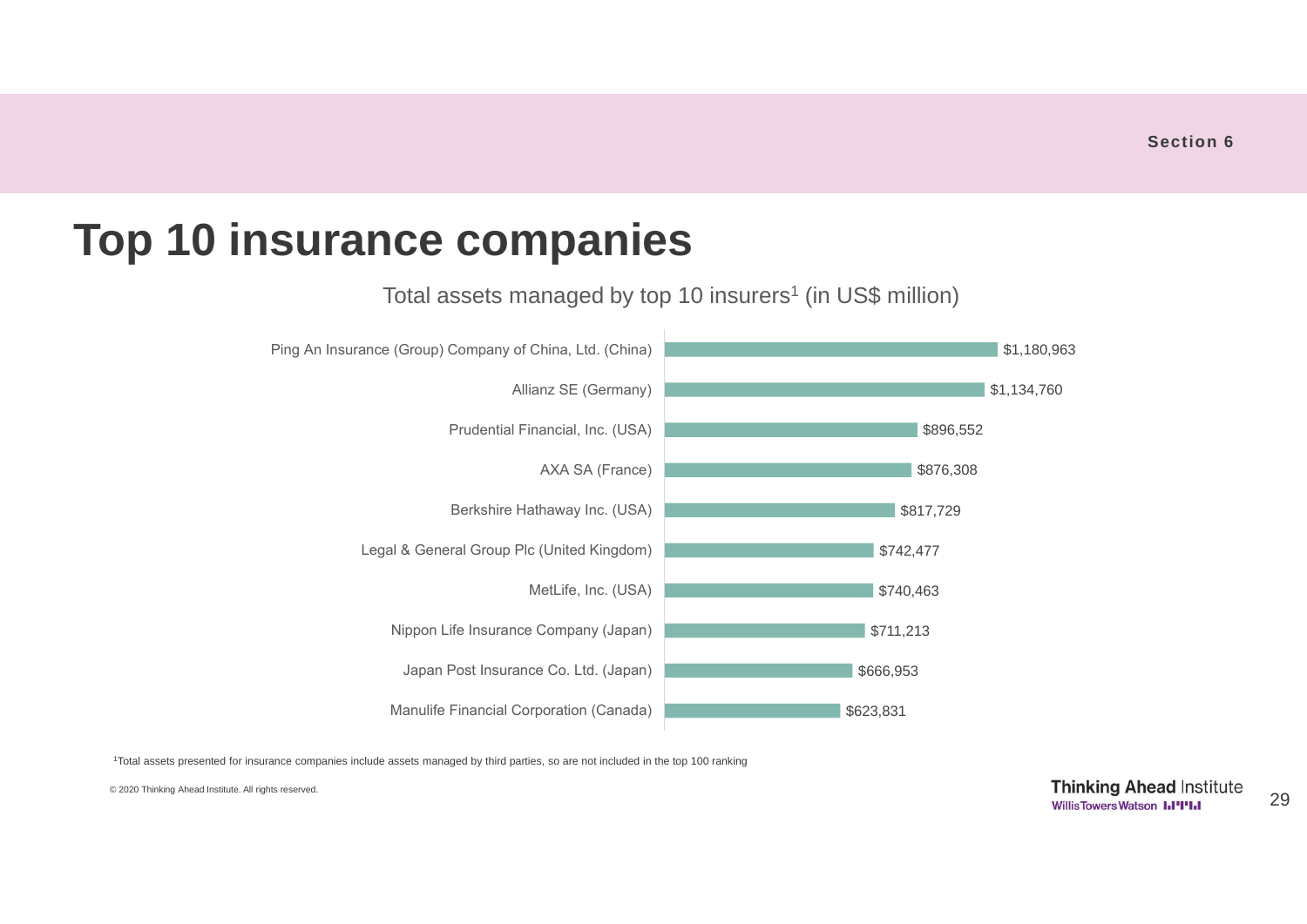# **Section 7 | Universal owners**

Top 5 Universal owners

© 2020 Thinking Ahead Institute. All rights reserved.  $\rm 30$ 

 $\rightarrow$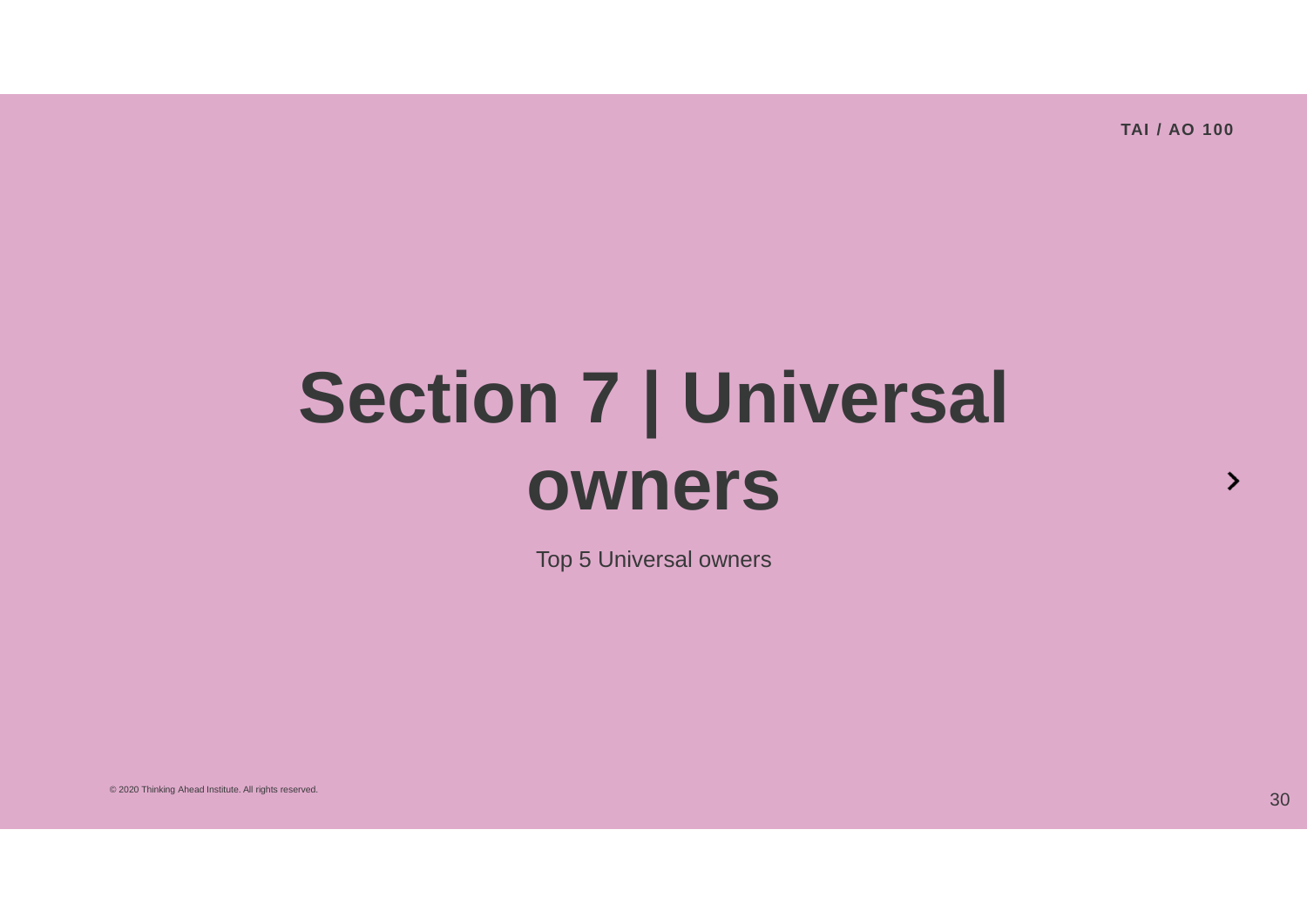# **What is an Universal owner?**

Universal owners are large long-term holders of index-like portfolios that are exposed to the entire market and economy

Universal owners also own a significant slice of corporate externalities which risk being internalised to their funds' net cost, now or in the future

Universal owners are leadership-minded to grow the value and utility of their sponsor/member wealth by managing their long-term risk exposures interdependencies across the portfolio, across the stakeholders and over time

 For a definition of universal owners we use: R Urwin, Pension Funds as Universal Owners; Opportunity Beckons and Leadership Calls | Rotman International Pensions Management Journal | Spring 2011.

"The core idea of a universal owner is a large institution investing long-term in widely diversified holdings across multiple industries and asset classes, and adapting its investment strategy to these circumstances. For universal owners, overall economic performance will influence the future value of their portfolios more than the performance of individual companies or sectors. This suggests that universal owners will support the goals of sustainable growth and well-functioning financial markets. A universal owner will also view these goals holistically and seek ways to reduce the company level externalities that produce economy-wide efficiency losses."

■ Relatively few asset owners in this study have held claim to being universal owners (eg GPIF from Japan, GPF from Norway, CalPERS from U.S.), while others appear to have a universal mindset. We identify around 5 of the top 20 asset owners in the universal owner category.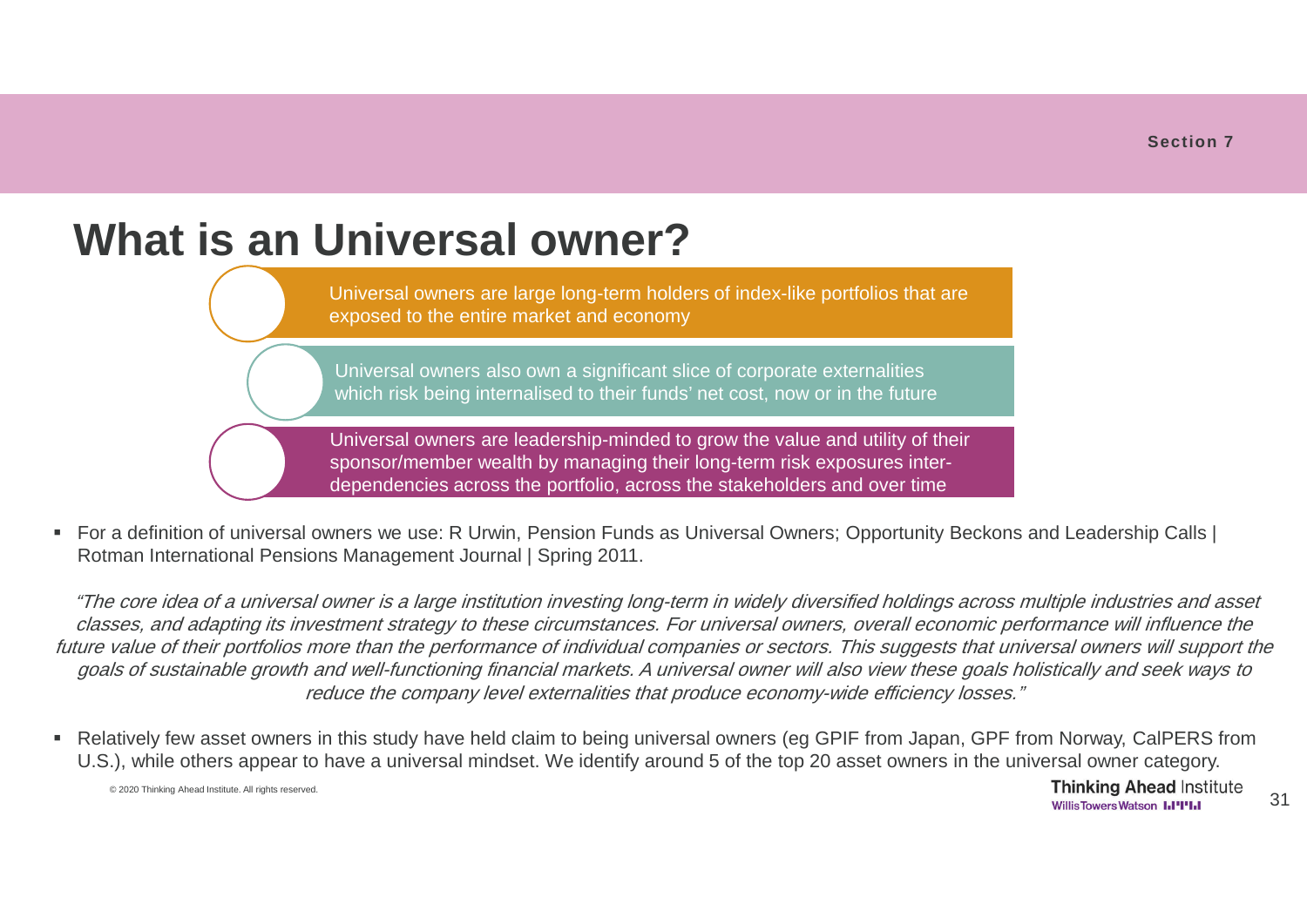#### **Universal owners** \$243,839 \$384,435 \$523,310 \$1,066,380 \$1,555,550 PFZW (Netherlands) California Public Employees (US) ABP (Netherlands) Government Pension Fund (Norway) Government Pension Investment (Japan) Top 5 Universal Owners (in US\$ million)

- Categorization of universal owners follows from a combination of their characteristics, actions and mind-set and so is hard to draw up a definitive listing.
- The principle is that universal owners have a large and growing portfolio of externalities that risk being internalised to their funds' net cost, now or in the future. Their responses can be to manage the value and utility of their sponsor/member wealth by integrating financial and extra-financial exposures by both withinthe-system and change-the-system actions recognising interdependence across the portfolio, across stakeholders and across time.
- The challenge for UO's is hyper-integrated risk management which can be carried out in two main areas:
	- allocation of assets where as large investors they will generally work within-the-system
	- stewardship of assets where as universal owners there are change-the-system opportunities.
- These challenges introduce considerable practical difficulties. In practice, most large asset owners currently find factors not to manage their funds in line with universal ownership principles by either not seeing themselves as large enough; not having the long-term orientation; or not having the leadership buy-in to operate this way.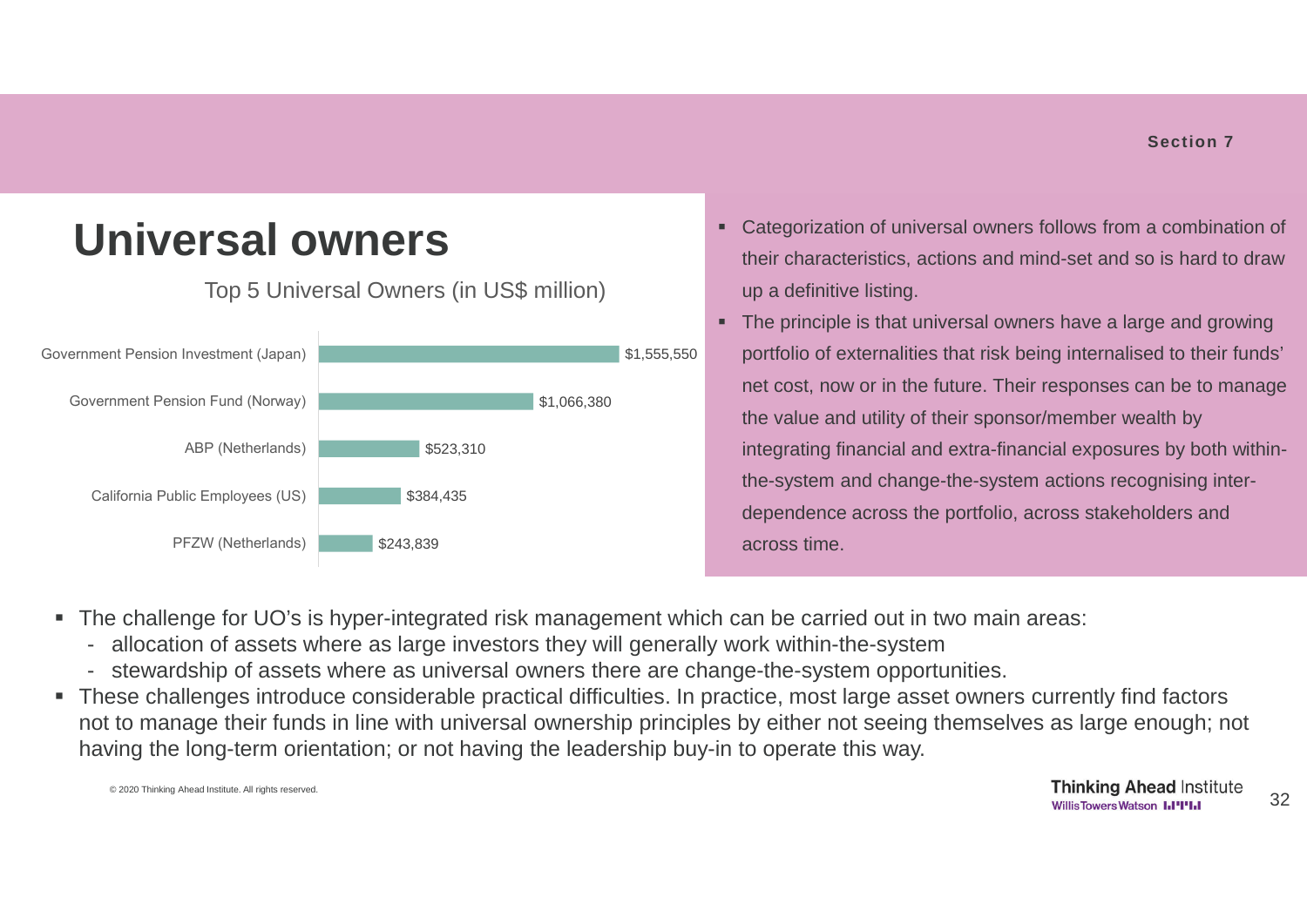# **Section 8 | Thinking Ahead Institute (TAI) / AO 100 ranking**

 $\rightarrow$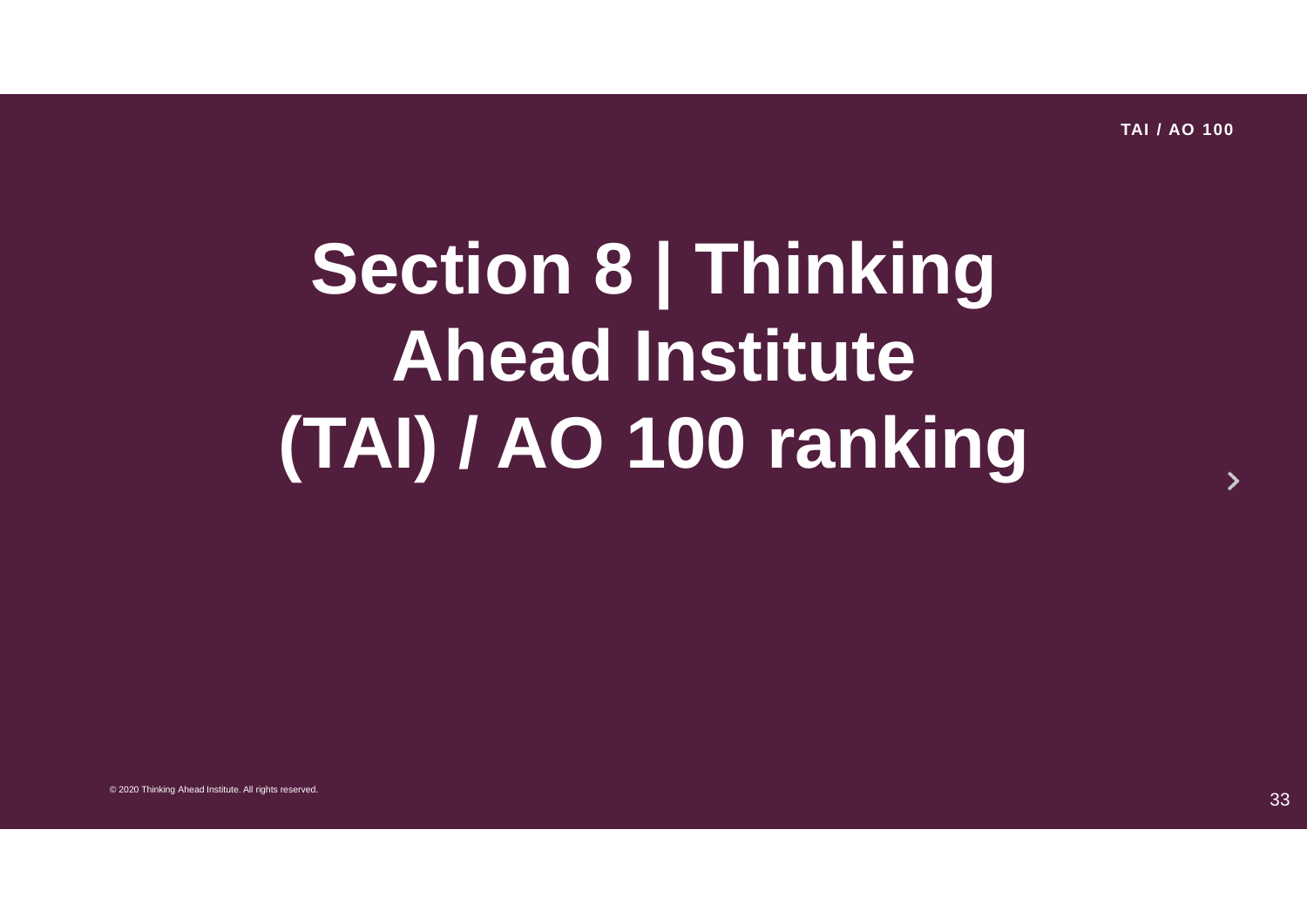# **TAI | AO 100 ranking**

#### **(in US\$ million)**

| Rank | Fund                                                           | <b>Market</b>        | <b>Total Assets</b> | <b>Type of Fund</b> |
|------|----------------------------------------------------------------|----------------------|---------------------|---------------------|
| 1.   | Government Pension Investment Fund                             | Japan                | \$1,555,550         | Pension Fund        |
| 2.   | Government Pension Fund <sup>8</sup>                           | Norway               | \$1,066,380         | Pension Fund        |
| 3.   | China Investment Corporation                                   | China                | \$940,600           | <b>SWF</b>          |
| 4.   | National Pension                                               | South Korea          | \$637,279           | Pension Fund        |
| 5.   | Federal Retirement Thrift <sup>5</sup>                         | U.S.                 | \$601,030           | Pension Fund        |
| 6.   | Abu Dhabi Investment Authority <sup>1</sup>                    | United Arab Emirates | \$579,620           | <b>SWF</b>          |
| 7.   | Kuwait Investment Authority <sup>1</sup>                       | Kuwait               | \$533,650           | <b>SWF</b>          |
| 8.   | Hong Kong Monetary Authority Investment Portfolio <sup>1</sup> | Hong Kong            | \$528,054           | <b>SWF</b>          |
| 9.   | ABP                                                            | <b>Netherlands</b>   | \$523,310           | Pension Fund        |
| 10.  | SAMA Foreign Holdings <sup>1</sup>                             | Saudi Arabia         | \$509,884           | <b>SWF</b>          |
| 11.  | GIC Private Limited <sup>1</sup>                               | Singapore            | \$440,000           | <b>SWF</b>          |
| 12.  | SAFE Investment Company <sup>1</sup>                           | China                | \$417,845           | <b>SWF</b>          |
| 13.  | California Public Employees <sup>5</sup>                       | U.S.                 | \$384,435           | Pension Fund        |
| 14.  | Temasek Holdings <sup>1</sup>                                  | Singapore            | \$375,383           | <b>SWF</b>          |
| 15.  | National Social Security <sup>8</sup>                          | China                | \$361,087           | Pension Fund        |
| 16.  | Public Investment Fund/Sanabil Investments <sup>3</sup>        | Saudi Arabia         | \$320,000           | <b>SWF</b>          |
| 17.  | <b>Central Provident Fund</b>                                  | Singapore            | \$315,857           | Pension Fund        |
| 18.  | Canada Pension <sup>2</sup>                                    | Canada               | \$315,344           | Pension Fund        |
| 19.  | Qatar Investment Authority <sup>1</sup>                        | Qatar                | \$295,200           | <b>SWF</b>          |
| 20.  | Mercer <sup>2</sup>                                            | U.S.                 | \$260,467           | OCIO                |
|      |                                                                |                      |                     |                     |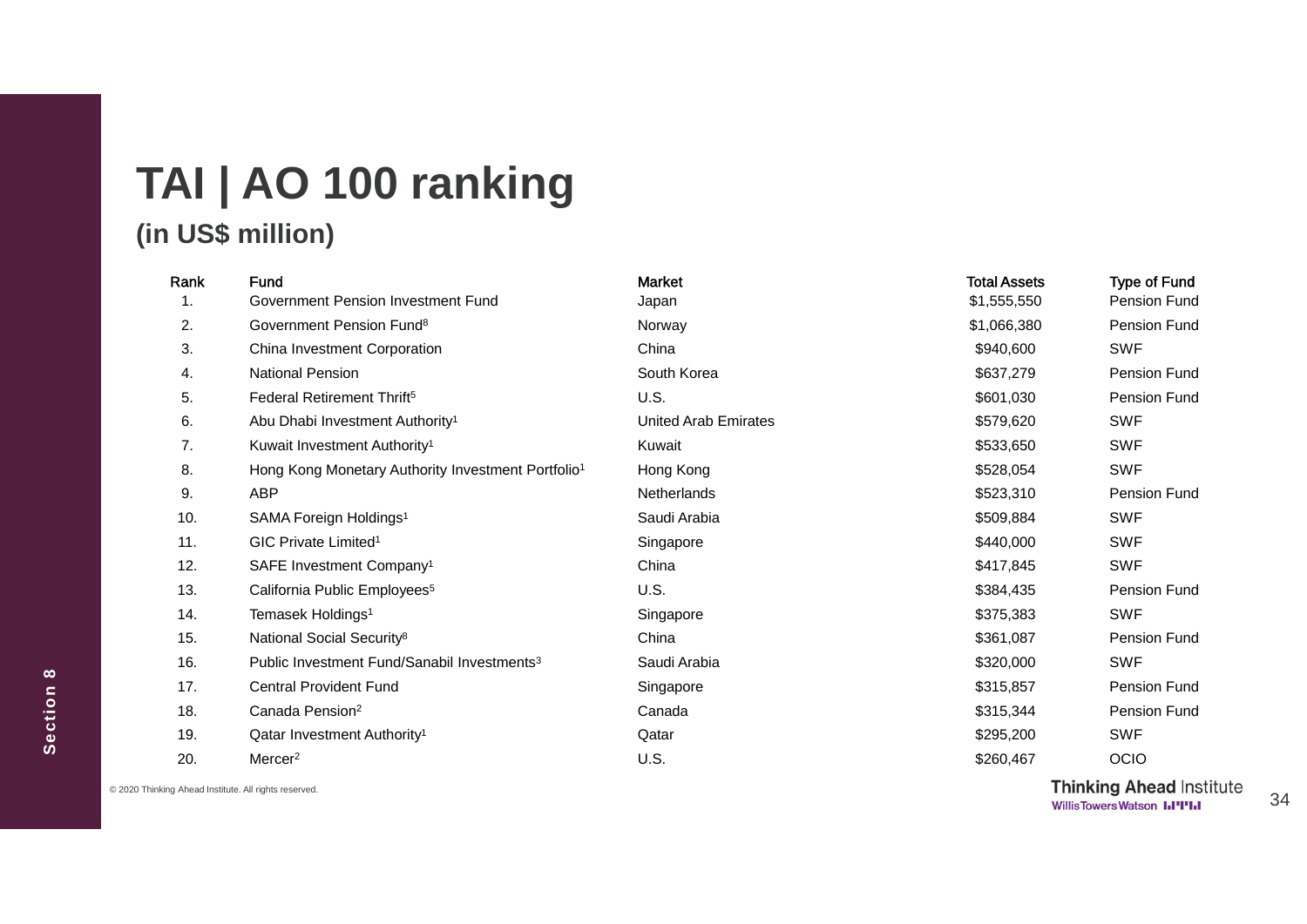## **TAI | AO 100 ranking (in US\$ million)**

#### Rank Fund Type of Fund Market Narket Total Assets Type of Fund 21. PFZW 22. California State Teachers 23. Investment Corporation of Dubai

| 21. | PFZW <sup>2</sup>                            | Netherlands                 | \$243,839 | Pension Fund |
|-----|----------------------------------------------|-----------------------------|-----------|--------------|
| 22. | California State Teachers <sup>5</sup>       | U.S.                        | \$243,311 | Pension Fund |
| 23. | Investment Corporation of Dubai <sup>1</sup> | <b>United Arab Emirates</b> | \$239,379 | <b>SWF</b>   |
| 24. | Mubadala Development Company                 | United Arab Emirates        | \$229,000 | <b>SWF</b>   |
| 25. | <b>Employees Provident Fund</b>              | Malaysia                    | \$226,101 | Pension Fund |
| 26. | <b>Local Government Officials</b>            | Japan                       | \$224,006 | Pension Fund |
| 27. | Turkey Wealth Fund <sup>1</sup>              | Turkey                      | \$222,276 | <b>SWF</b>   |
| 28. | New York State Common <sup>5</sup>           | U.S.                        | \$215,424 | Pension Fund |
| 29. | New York City Retirement <sup>5</sup>        | U.S.                        | \$208,458 | Pension Fund |
| 30. | Florida State Board <sup>5</sup>             | U.S.                        | \$173,769 | Pension Fund |
| 31. | AON Hewitt <sup>2</sup>                      | U.S.                        | \$172,182 | OCIO         |
| 32. | Employees' Provident <sup>8</sup>            | India                       | \$168,095 | Pension Fund |
| 33. | Russell Investments <sup>2</sup>             | U.S.                        | \$161,910 | <b>OCIO</b>  |
| 34. | Ontario Teachers                             | Canada                      | \$159,666 | Pension Fund |
| 35. | Texas Teachers <sup>5</sup>                  | U.S.                        | \$157,632 | Pension Fund |
| 36. | Korea Investment Corporation                 | South Korea                 | \$157,300 | <b>SWF</b>   |
| 37. | Public Investment Corporation7               | South Africa                | \$151,557 | <b>SWF</b>   |
| 38. | <b>ATP</b>                                   | Denmark                     | \$144,983 | Pension Fund |
| 39. | Willis Towers Watson <sup>2</sup>            | U.S.                        | \$140,089 | OCIO         |
| 40. | BlackRock <sup>2</sup>                       | U.S.                        | \$139,588 | OCIO         |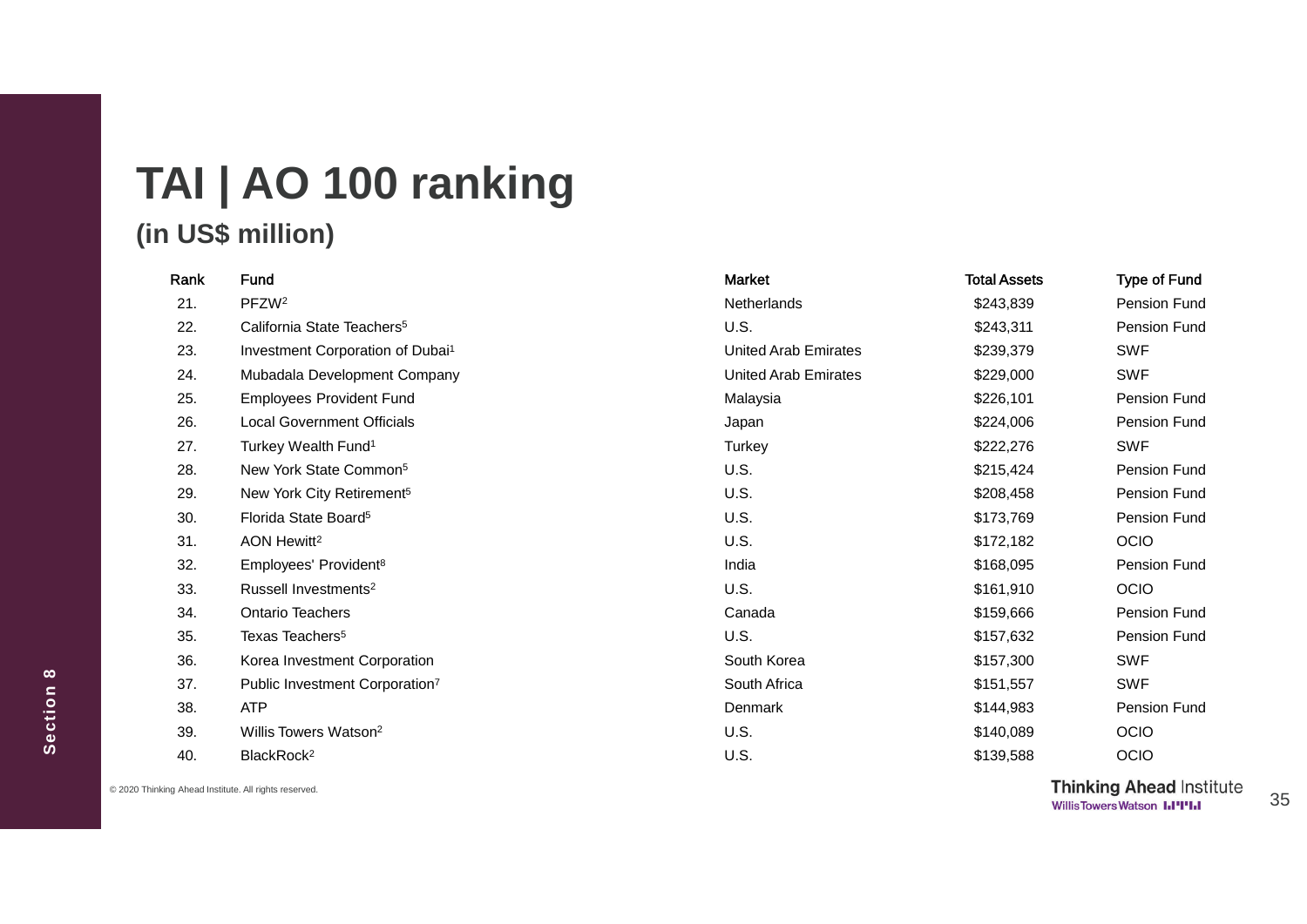# **TAI | AO 100 ranking**

#### **(in US\$ million)**

| Rank | Fund                                      | <b>Market</b>      | <b>Total Assets</b> | <b>Type of Fund</b> |
|------|-------------------------------------------|--------------------|---------------------|---------------------|
| 41.  | State Street Global Advisors <sup>2</sup> | U.S.               | \$137,227           | OCIO                |
| 42.  | Boeing <sup>5</sup>                       | U.S.               | \$129,545           | Pension Fund        |
| 43.  | AustralianSuper                           | Australia          | \$129,095           | <b>Pension Fund</b> |
| 44.  | AT&T <sup>5</sup>                         | U.S.               | \$125,611           | Pension Fund        |
| 45.  | National Wealth Fund <sup>4</sup>         | Russia             | \$124,000           | <b>SWF</b>          |
| 46.  | <b>Labor Pension Fund</b>                 | Taiwan             | \$123,655           | Pension Fund        |
| 47.  | Washington State Board <sup>5</sup>       | U.S.               | \$119,992           | Pension Fund        |
| 48.  | New York State Teachers <sup>5</sup>      | U.S.               | \$119,663           | Pension Fund        |
| 49.  | Wisconsin Investment Board <sup>5</sup>   | U.S.               | \$116,877           | Pension Fund        |
| 50.  | North Carolina <sup>5</sup>               | U.S.               | \$114,631           | Pension Fund        |
| 51.  | National Federation of Mutual Aid         | Japan              | \$109,053           | Pension Fund        |
| 52.  | Goldman Sachs <sup>2</sup>                | U.S.               | \$107,041           | OCIO                |
| 53.  | IBM <sup>5</sup>                          | U.S.               | \$105,712           | Pension Fund        |
| 54.  | Alecta                                    | Sweden             | \$102,985           | Pension Fund        |
| 55.  | Bouwnijverheid                            | Netherlands        | \$102,692           | Pension Fund        |
| 56.  | Ohio Public Employees <sup>5</sup>        | U.S.               | \$101,852           | <b>Pension Fund</b> |
| 57.  | Future Fund <sup>1</sup>                  | Australia          | \$99,800            | <b>SWF</b>          |
| 58.  | Pension Fund Association <sup>2</sup>     | Japan              | \$98,090            | Pension Fund        |
| 59.  | Metaal/tech. Bedrijven                    | <b>Netherlands</b> | \$97,576            | <b>Pension Fund</b> |
| 60.  | California University <sup>5</sup>        | U.S.               | \$95,493            | <b>Pension Fund</b> |

Section 8 **Section 8**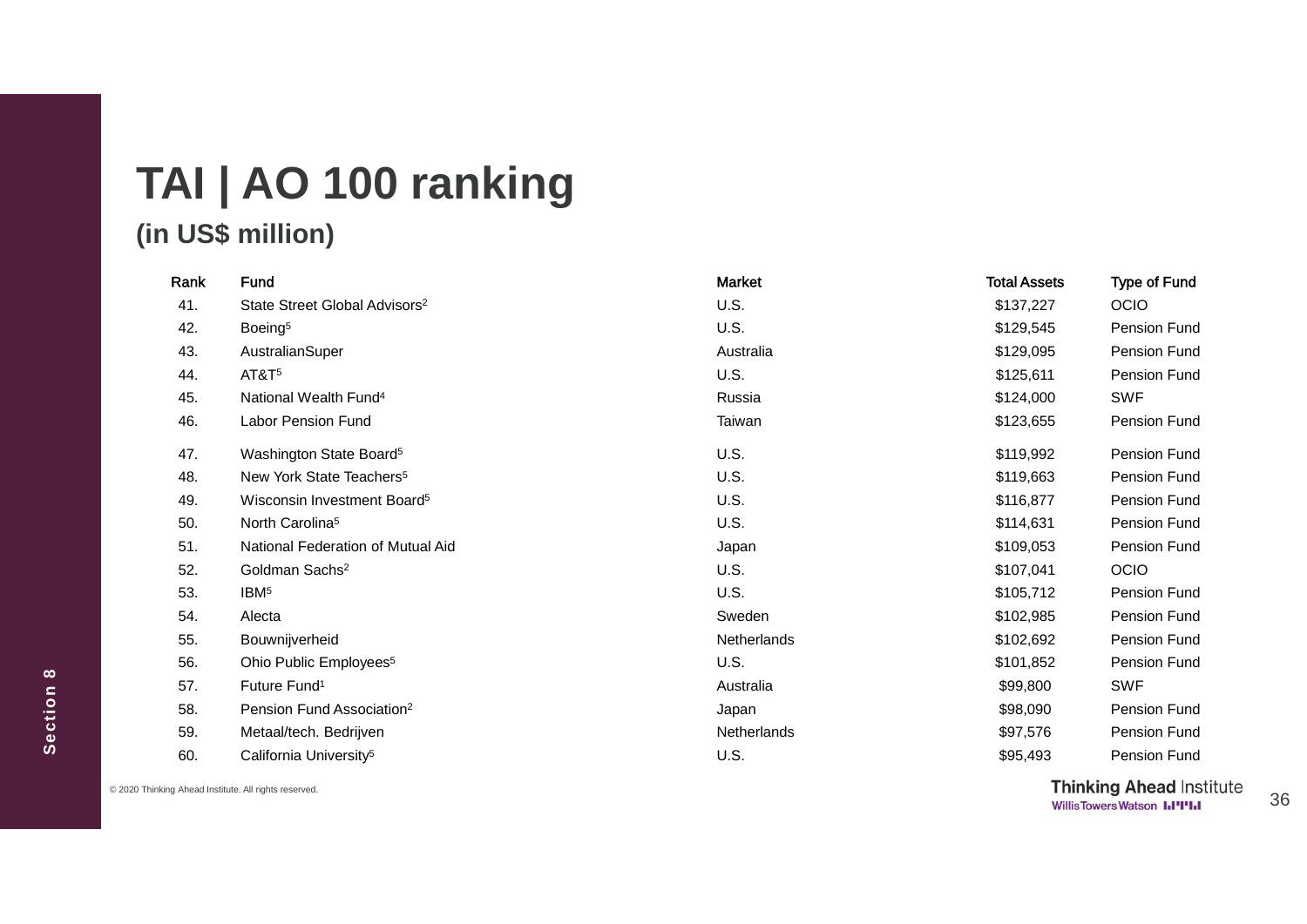# **TAI | AO 100 ranking**

### **(in US\$ million)**

| Rank | Fund                                                   | Market         | <b>Total Assets</b> | <b>Type of Fund</b> |
|------|--------------------------------------------------------|----------------|---------------------|---------------------|
| 61.  | Public Service Pension Plan <sup>7</sup>               | Canada         | \$93,966            | Pension Fund        |
| 62.  | Agirc-Arrco                                            | France         | \$93,654            | Pension Fund        |
| 63.  | Bayerische Versorgungskammer                           | Germany        | \$91,610            | Pension Fund        |
| 64.  | National Development Fund <sup>1</sup>                 | Iran           | \$91,000            | <b>SWF</b>          |
| 65.  | Danica Pension                                         | <b>Denmark</b> | \$90,813            | Pension Fund        |
| 66.  | Universities Superannuation7                           | U.K.           | \$89,352            | Pension Fund        |
| 67.  | <b>PFA Pension</b>                                     | Denmark        | \$87,533            | Pension Fund        |
| 68.  | General Motors <sup>5</sup>                            | U.S.           | \$86,894            | Pension Fund        |
| 69.  | Virginia Retirement <sup>5</sup>                       | <b>U.S.</b>    | \$86,718            | Pension Fund        |
| 70.  | Alberta Investment Management Corporation <sup>1</sup> | Canada         | \$86,289            | <b>SWF</b>          |
| 71.  | SEI Institutional Group <sup>2</sup>                   | U.S.           | \$85,500            | OCIO                |
| 72.  | <b>Ontario Municipal Employees</b>                     | Canada         | \$84,201            | Pension Fund        |
| 73.  | Michigan Retirement <sup>5</sup>                       | U.S.           | \$83,908            | Pension Fund        |
| 74.  | Northern Trust <sup>2</sup>                            | <b>U.S.</b>    | \$83,339            | <b>OCIO</b>         |
| 75.  | New Jersey <sup>5</sup>                                | U.S.           | \$82,983            | Pension Fund        |
| 76.  | Oregon Public Employees <sup>5</sup>                   | U.S.           | \$82,404            | Pension Fund        |
| 77.  | Public Institute for Social Security <sup>8</sup>      | Kuwait         | \$81,247            | Pension Fund        |
| 78.  | Minnesota State Board <sup>5</sup>                     | <b>U.S.</b>    | \$80,805            | Pension Fund        |
| 79.  | Royal Dutch Shell <sup>9</sup>                         | Netherlands    | \$79,807            | <b>Pension Fund</b> |
| 80.  | General Electric <sup>5</sup>                          | U.S.           | \$79,599            | <b>Pension Fund</b> |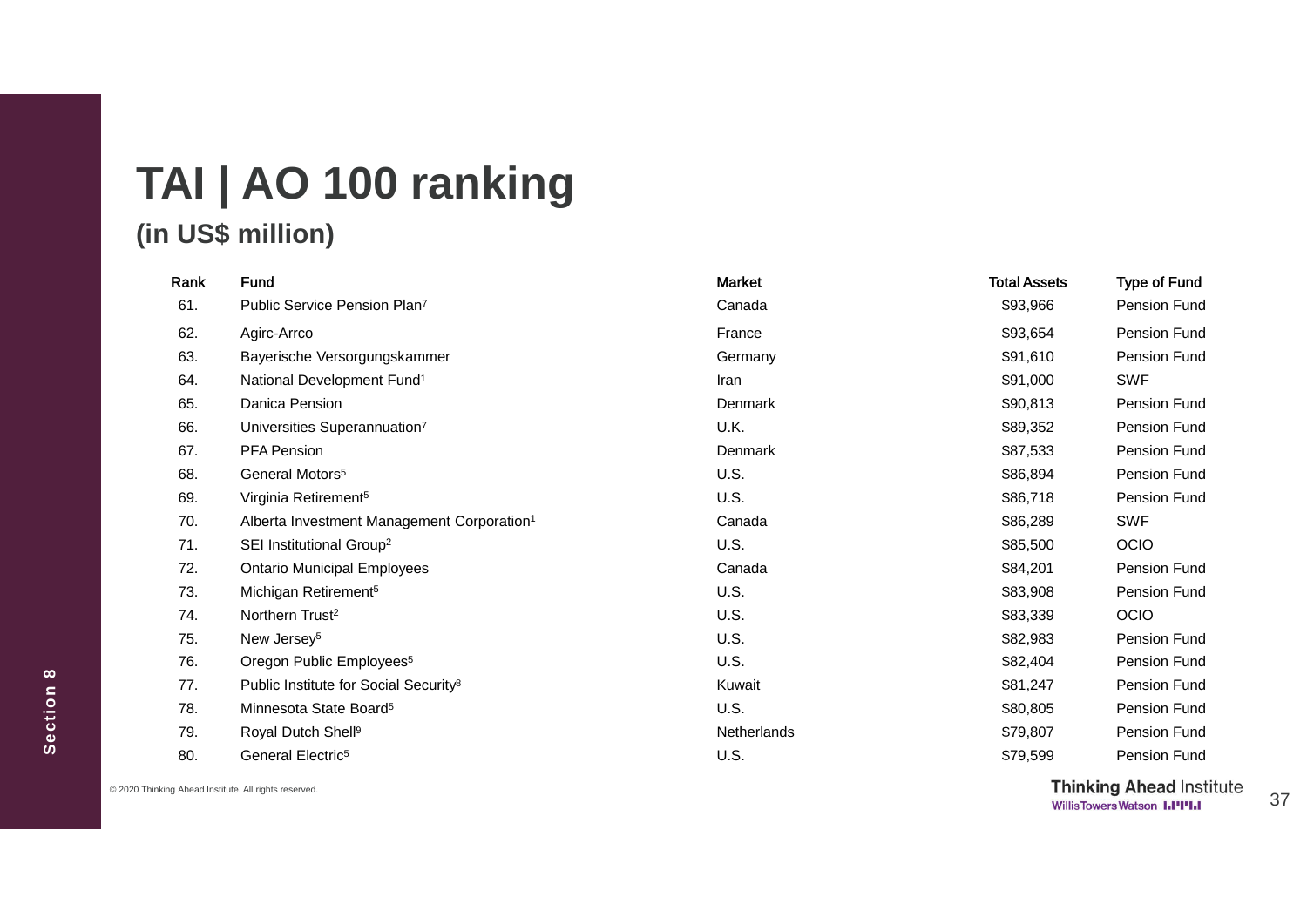### **TAI | AO 100 ranking (in US\$ million)**

| Rank | Fund                                            | <b>Market</b> | <b>Total Assets</b> | <b>Type of Fund</b> |
|------|-------------------------------------------------|---------------|---------------------|---------------------|
| 81.  | Lockheed Martin <sup>5</sup>                    | U.S.          | \$79,470            | Pension Fund        |
| 82.  | Ohio State Teachers <sup>5</sup>                | U.S.          | \$78,988            | Pension Fund        |
| 83.  | Georgia Teachers <sup>5</sup>                   | U.S.          | \$78,782            | Pension Fund        |
| 84.  | Massachusetts PRIM <sup>5</sup>                 | U.S.          | \$76,001            | Pension Fund        |
| 85.  | Tcorp                                           | Australia     | \$74,728            | Pension Fund        |
| 86.  | <b>National Public Service</b>                  | Japan         | \$74,258            | Pension Fund        |
| 87.  | <b>Healthcare of Ontario</b>                    | Canada        | \$72,440            | Pension Fund        |
| 88.  | United Parcel Service <sup>5</sup>              | U.S.          | \$72,253            | Pension Fund        |
| 89.  | Nulis Nominees (Australia) Limited <sup>6</sup> | Australia     | \$72,200            | <b>OCIO</b>         |
| 90.  | <b>First State Super</b>                        | Australia     | \$71,972            | Pension Fund        |
| 91.  | BT Group <sup>2</sup>                           | U.K.          | \$70,887            | Pension Fund        |
| 92.  | Rothesay Life                                   | U.K.          | \$70,433            | Pension Fund        |
| 93.  | Royal Bank of Scotland Group <sup>10</sup>      | U.K.          | \$68,837            | Pension Fund        |
| 94.  | Kaiser <sup>5</sup>                             | U.S.          | \$68,574            | Pension Fund        |
| 95.  | Samruk-Kazyna JSC <sup>1</sup>                  | Kazakhstan    | \$68,243            | <b>SWF</b>          |
| 96.  | United Nations Joint Staff <sup>5</sup>         | U.S.          | \$67,770            | Pension Fund        |
| 97.  | Alaska Permanent Fund <sup>2</sup>              | U.S.          | \$66,300            | <b>SWF</b>          |
| 98.  | BT Funds Management Limited <sup>2</sup>        | Australia     | \$65,193            | OCIO                |
| 99.  | AP Fonden 7                                     | Sweden        | \$64,057            | Pension Fund        |
| 100. | Kommunal Landespensjonskasse KLP                | Norway        | \$63,993            | Pension Fund        |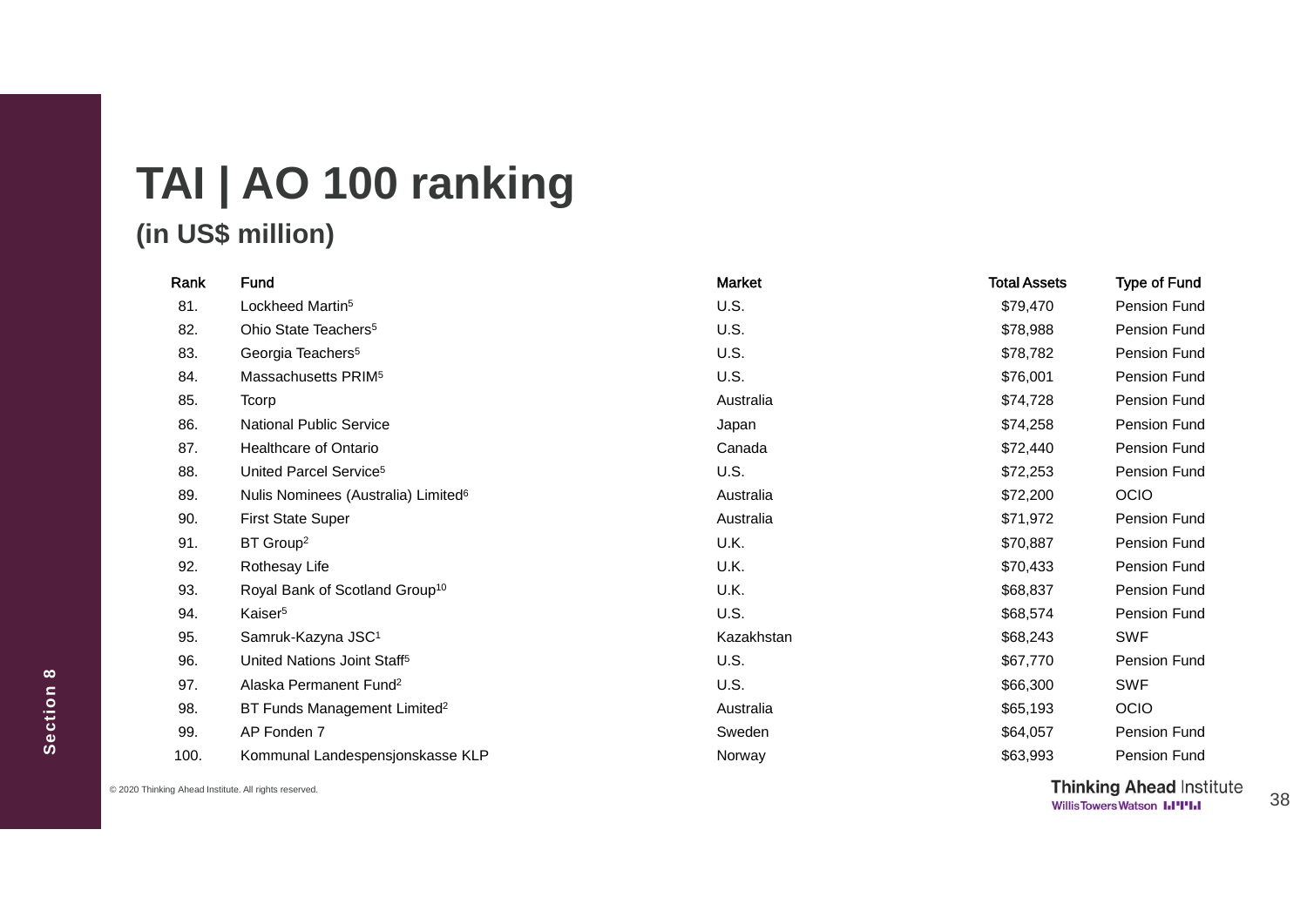### **TAI | AO 100 ranking End notes for ranking**

<sup>1</sup> As of June 30, 2020

- <sup>2</sup> As of March 31, 2020
- <sup>3</sup> As of January 31, 2020
- <sup>4</sup> As of December 01, 2019
- <sup>5</sup> As of September 30, 2019
- <sup>6</sup> As of June 30, 2019
- <sup>7</sup> As of March 31, 2019
- 8 Estimate
- <sup>9</sup> Global figure (ex-U.S.)
- <sup>10</sup> Global figure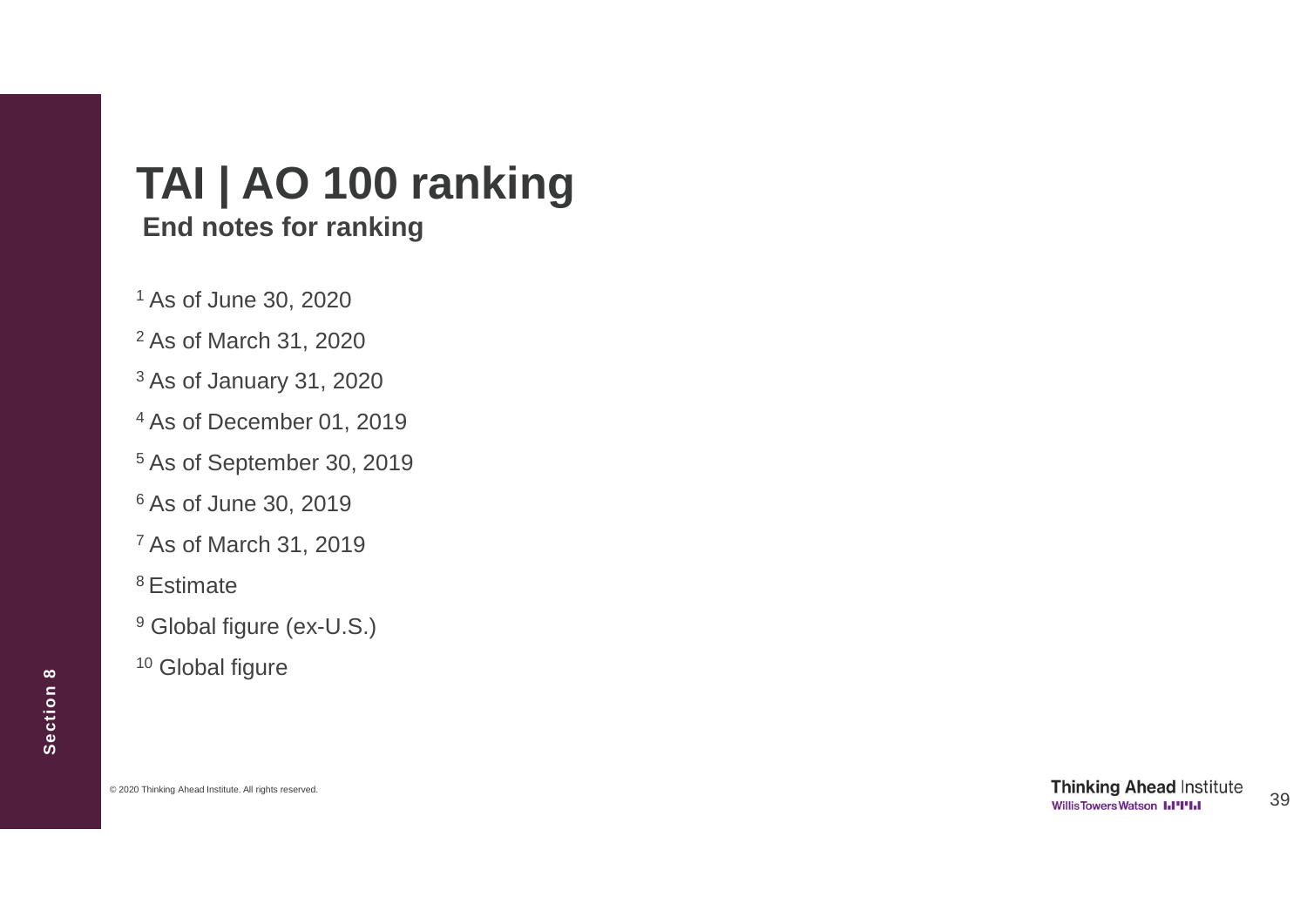# **Notes**

- Compilation of the Asset Owner 100 data has been drawn from several published studies. Notably these include Sovereign Wealth Fund Institute, Pension & Investments, Bloomberg, Reuters, Statista and Verdict. In certain cases the data is taken from the primary source – the organisation itself.
- The country listing is associated with the principal location of the organisation, but in some cases management is in multiple locations. Note reference to Hong Kong is as a special administrative region of China and not a country.
- The heading of 'Primary Category' has drawn on the self-labelling of some organisations. For example, Government Pension Fund (Norway) is listed here as a pension fund although it also is included in some surveys as a SWF.
- The OCIO figures are compiled by reference to full or partial discretionary accounts managed for underlying asset owners that have delegated the asset management responsibility. The OCIO organisations in some cases manage Master Trust funds for underlying asset owners which are consolidated in the overall figures. We note that all of the OCIOs and Master Trusts have clients globally.
- Consolidated asset figures have been calculated in a number of cases, where an asset owner organisation has one large account and manages other smaller portfolios. The categorisation of organisation type is given for the principal funds managed.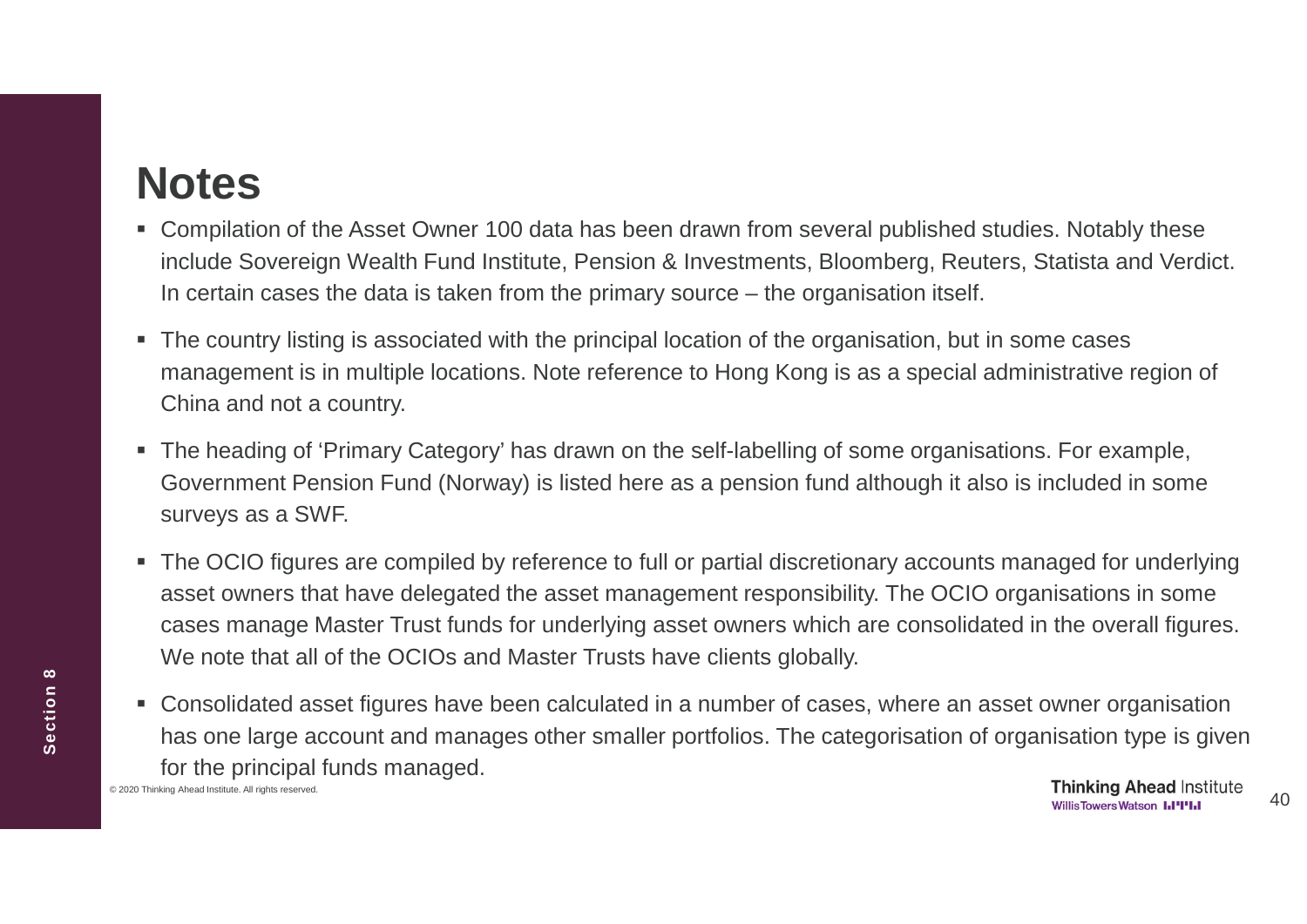# **Limitations of reliance**

© 2020 Thinking Ahead Institute. All rights reserved.  $\rm 41$ 

 $\mathcal{P}$